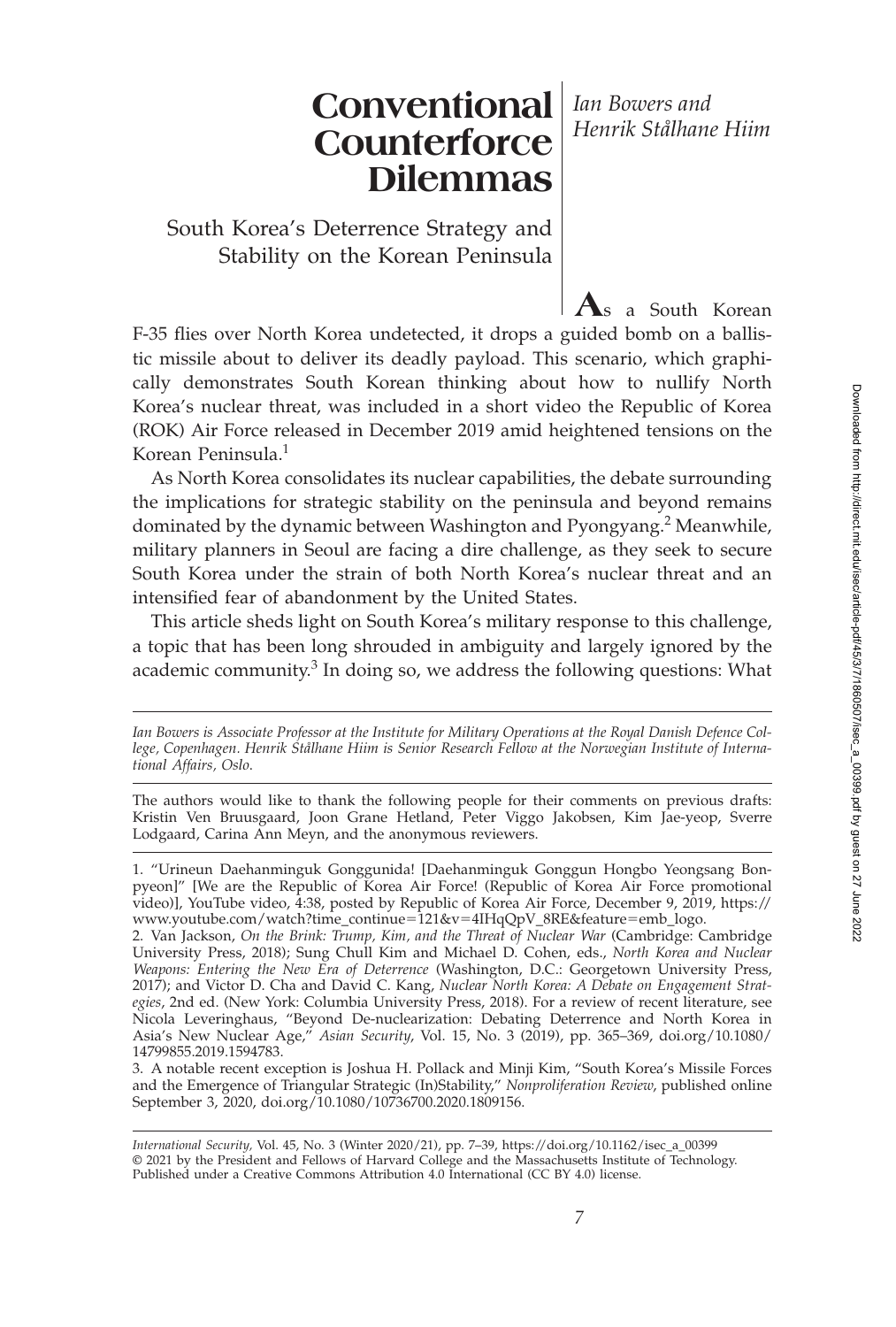is South Korea's strategy for managing the dual threats of a nuclear North Korea and potential U.S. abandonment? Is the strategy feasible and, if so, what operational and strategic complications does it present for South Korean decisionmakers? Finally, how will South Korea's strategy impact strategic stability on the peninsula?

To deter North Korea—and limit damage if a conflict breaks out—South Korea is operationalizing an independent conventional counterforce strategy, or offensive and defensive measures designed to destroy or deplete the nuclear forces of an adversary.<sup>4</sup> To bolster deterrence, South Korea is also threatening countervalue strikes, seeking to hold the North Korean leadership at risk. South Korea is investing in advanced, integrated conventional capabilities, including missile defense systems; high-precision ballistic and cruise missiles; and complex command, control (C2), communications, computers (C4), intelligence, surveillance, and reconnaissance (ISR) capacities. This strategy is unique. Few, if any, nonnuclear states have sought to rely on advanced conventional capabilities to deter a nuclear-armed adversary.<sup>5</sup> Although South Korea is developing this strategy within the framework of its alliance with the United States, the ultimate goal is a fully independent operational capability.

We argue that South Korea's approach should be understood as both a short- and long-term hedge against U.S. abandonment.<sup>6</sup> As a short-term hedge, South Korea's capabilities can provide an independent deterrent against the threat of a North Korean nuclear attack. Consequently, they also limit the risk of North Korea attempting to drive a wedge between the United States and South Korea, because Seoul will have a deterrent of its own. Arguably, the strategy is also part of a longer-term hedge because it will bolster South Korea's nuclear latency. Many of the capabilities South Korea is acquiring or considering—particularly advanced ballistic and cruise missiles—will

<sup>4.</sup> Austin Long and Brendan Rittenhouse Green, "Stalking the Secure Second Strike: Intelligence, Counterforce, and Nuclear Strategy," *Journal of Strategic Studies*, Vol. 38, No. 1–2 (2015), pp. 41– 42, doi.org/10.1080/01402390.2014.958150. Counterforce here excludes preventive counterproliferation strikes against states that are developing nuclear weapons. We also exclude so-called second-strike counterforce. On second-strike counterforce, see Scott D. Sagan, *Moving Targets: Nuclear Strategy and National Security* (Princeton, N.J.: Princeton University Press, 1989).

<sup>5.</sup> All other countries with a demonstrated or alleged past or present interest in counterforce options, such as the United States, India, and Russia, have had a nuclear deterrent. On India's alleged recent interest in counterforce, see Christopher Clary and Vipin Narang, "India's Counterforce Temptations: Strategic Dilemmas, Doctrine, and Capabilities," *International Security*, Vol. 43, No. 3 (Winter 2018/19), pp. 7–52, doi.org/10.1162/isec\_a\_00340.

<sup>6.</sup> We use Glenn Snyder's definitions of abandonment: the ally may "de-align, abrogating the alliance contract" or "fail to provide support in contingencies where support is expected." See Snyder, "The Security Dilemma in Alliance Politics," *World Politics*, Vol. 36, No. 4 (July 1984), p. 466, doi.org/10.2307/2010183.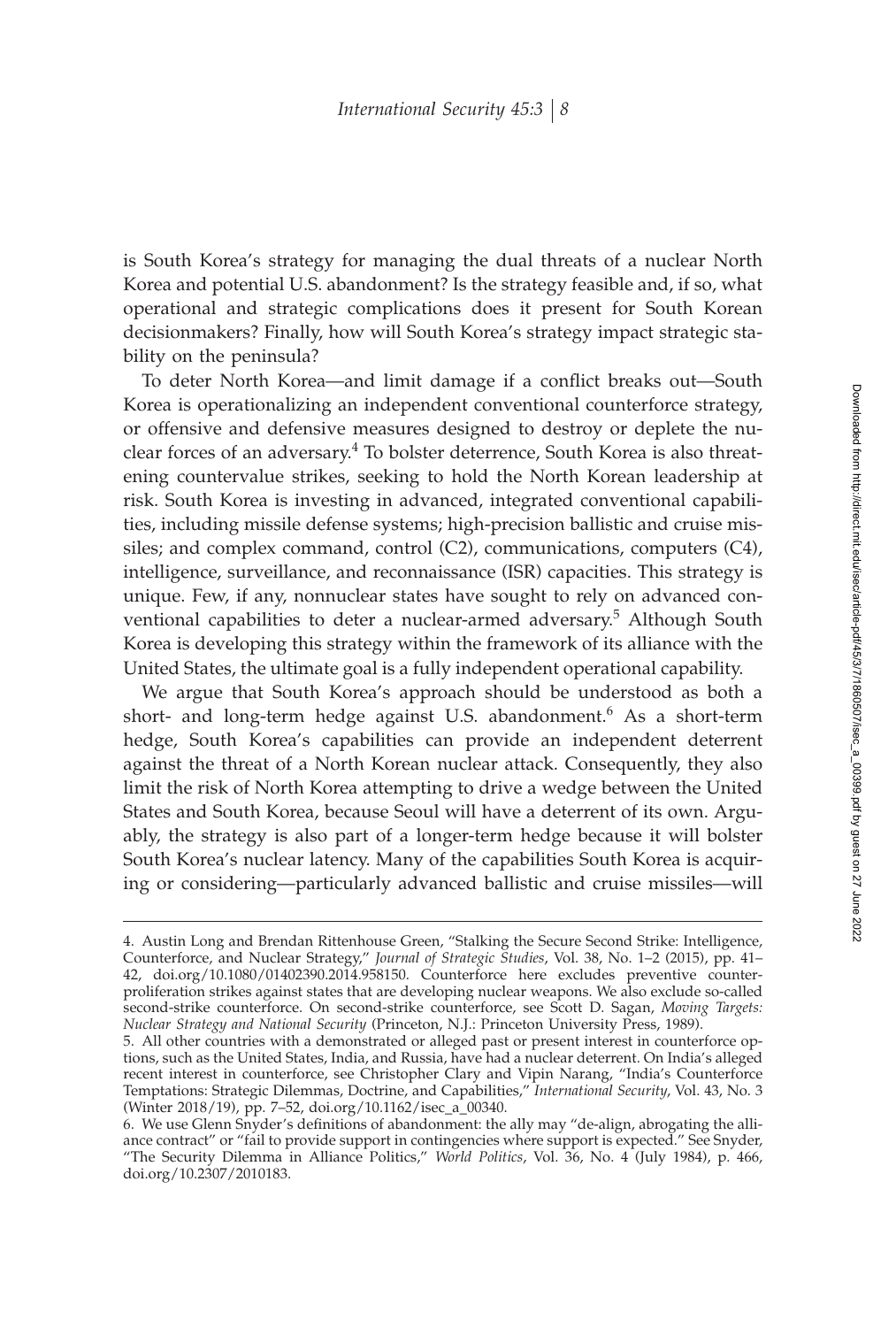shorten the time frame for development of a credible nuclear deterrent. Moreover, these conventional capabilities may function as a stopgap deterrent to protect South Korea during the dangerous window between abandonment and the attainment of deliverable nuclear weapons.

At the same time, we highlight that the pursuit of a conventional deterrence strategy leads to a series of problems and dilemmas for policymakers in Seoul. First, South Korea faces a significant credibility challenge. Developing the capability to threaten the North Korean nuclear arsenal based solely on conventional weapons is difficult and places major demands on the South Korean military. Second, North Korean leaders are unlikely to accept such a capability. North Korea already is designing around South Korea's counterforce capabilities by seeking to increase the survivability and penetrability of its nuclear arsenal. Consequently, the strategy requires constant and expensive adjustments in the face of North Korea's design around efforts. Third, the South Korean strategy may affect crisis stability adversely on the peninsula. Counterforce threats could provide North Korea with increased first-strike incentives in a crisis. The strategy also may result in North Korea taking steps, such as implementing more delegative C2 procedures, to overcome vulnerabilities and thereby increase the risk of accidental or unauthorized nuclear use. The threat of strikes against North Korean leaders only exacerbates these risks, because it leaves them few reasons to show restraint in a conflict.

While the South Korean case illustrates how deeply technological shifts are challenging common assumptions about nuclear strategy and, in particular, the role of conventional weapons, it also demonstrates that dilemmas associated with both counterforce and leadership targeting endure. Beyond these broader debates, our findings have important implications for discussions about the security landscape and peace on the peninsula. We argue that South Korea's conventional capabilities are further complicating disarmament efforts, but that given South Korea's challenging regional security environment, it will be a difficult choice for Seoul to give them up. Nevertheless, any future agreement will need to focus not only on the U.S.–North Korea relationship, but also on the growing gap in the conventional balance of forces on the peninsula.

The remainder of this article proceeds by first briefly describing South Korea's strategy. In the second section, we show how a conventional counterforce and countervalue approach may help South Korea address both shortand long-term challenges in the event of U.S. abandonment by providing a stopgap deterrent and by bolstering nuclear latency. Third, we outline the challenges South Korea faces, including the operational demands of its strat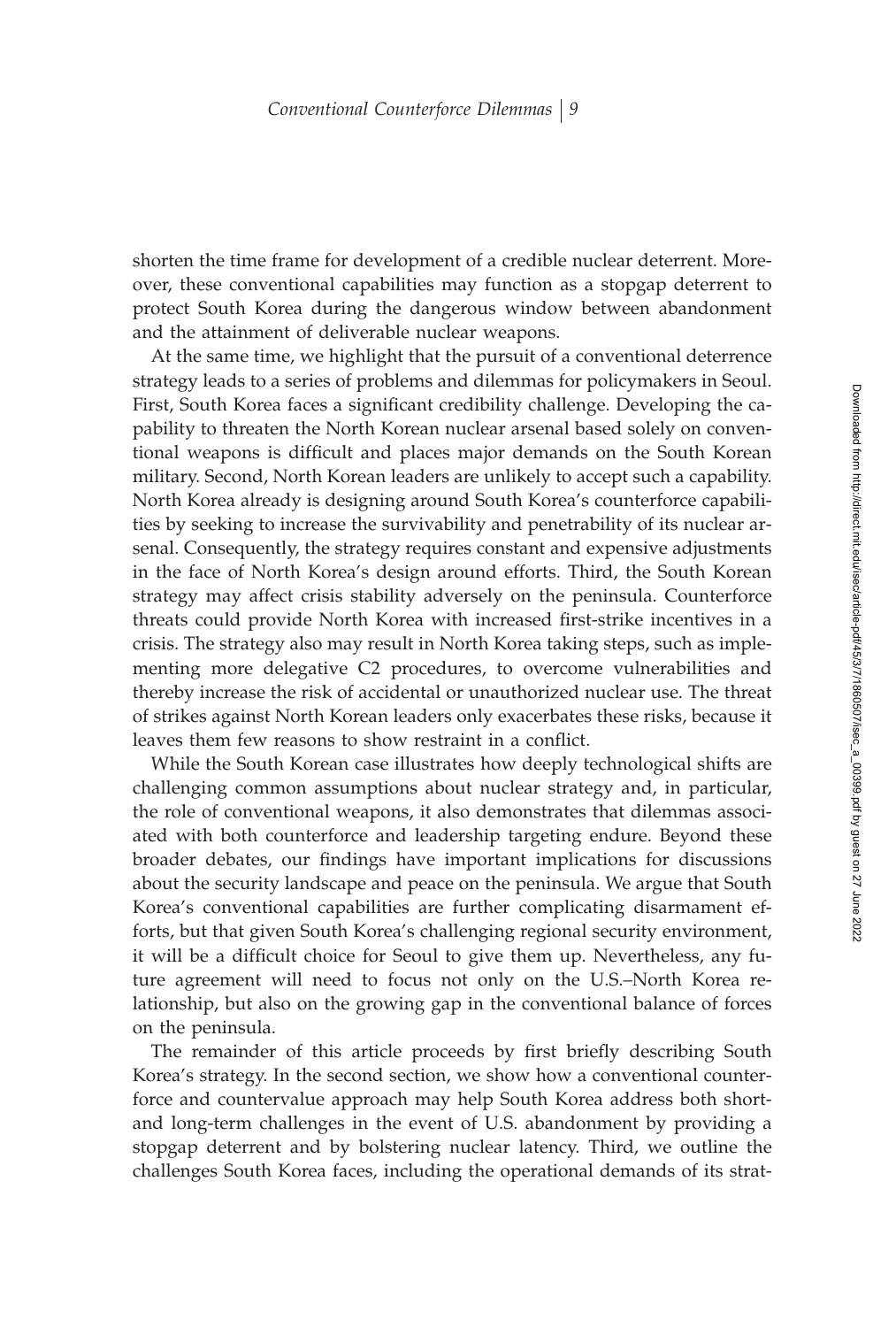egy, the design around problem, and risks in terms of crisis stability. We conclude by pointing to implications that our findings may have for broader debates about nuclear strategy, counterforce, nuclear hedging and latency, and the future security environment on the Korean Peninsula.

### *South Korea's Conventional Counterforce and Countervalue Strategy*

During the Cold War, counterforce strategies were discussed almost exclusively in the context of the nuclear relationship between the United States and the Soviet Union and were based on the destructive power of nuclear weapons.<sup>7</sup> With contemporary technological advancements, it is now possible to operationalize nonnuclear, conventional, counterforce strategies. Because of a technological revolution in precision targeting and remote sensing, advanced conventional weapons may be used more effectively against hardened or mobile targets, such as missile launch sites and C2 nodes. There are still major debates about counterforce strategies, with critics pointing to both the substantial challenges of quickly finding, tracking, and destroying multiple targets, and their potentially negative impact on strategic stability.<sup>8</sup> The extent to which conventional weapons may replace nuclear weapons in counterforce missions is also contested.<sup>9</sup> Nevertheless, there is broad agreement that conventional weapons now pose a more potent threat to nuclear arsenals than they once did.

The South Korean strategy is based on a triad of military concepts that were initially labeled the Korean Air and Missile Defense (KAMD) system, the Kill

<sup>7.</sup> Some conventional capabilities—most notably, anti-submarine warfare capabilities—were key components of Cold War counterforce strategies. See Austin Long, "Deterrence: The State of the Field," *New York University Journal of International Law and Politics*, Vol. 47, No. 2 (Winter 2014/15), pp. 367–368, https://nyujilp.org/wp-content/uploads/2015/11/NYI204.pdf.

<sup>8.</sup> Keir A. Lieber and Daryl G. Press, "The New Era of Counterforce: Technological Change and the Future of Nuclear Deterrence," *International Security*, Vol. 41, No. 4 (Spring 2017), pp. 9–49, doi.org/10.1162/ISEC\_a\_00273; Long and Green, "Stalking the Secure Second Strike"; and Keir A. Lieber and Daryl G. Press, "The End of MAD? The Nuclear Dimension of U.S. Primacy," *International Security*, Vol. 30, No. 4 (Spring 2006), pp. 7–44, doi.org/10.1162/isec.2006.30.4.7. For a more skeptical take on counterforce and technological change, see Charles L. Glaser and Steve Fetter, "Counterforce Revisited: Assessing the Nuclear Posture Review's New Missions," *International Security*, Vol. 30, No. 2 (Fall 2005), pp. 84–126, doi.org/10.1162/016228805775124552; Jan Lodal et al., "Second Strike: Is the U.S. Nuclear Arsenal Outmoded?" *Foreign Affairs*, Vol. 89, No. 2 (March/ April 2010), pp. 145–152, https://www.jstor.org/stable/20699857; and Ryan Snyder et al., "Correspondence: New Era or New Error? Technology and the Future of Deterrence," *International Security*, Vol. 43, No. 3 (Winter 2018/19), pp. 190–193, doi.org/10.1162/isec\_c\_00338.

<sup>9.</sup> See Keir A. Lieber and Daryl G. Press, "The New Era of Nuclear Weapons, Deterrence, and Conºict," *Strategic Studies Quarterly*, Vol. 7, No. 1 (Spring 2013), pp. 9–10, https://www.jstor.org/ stable/26270573; and Glaser and Fetter, "Counterforce Revisited."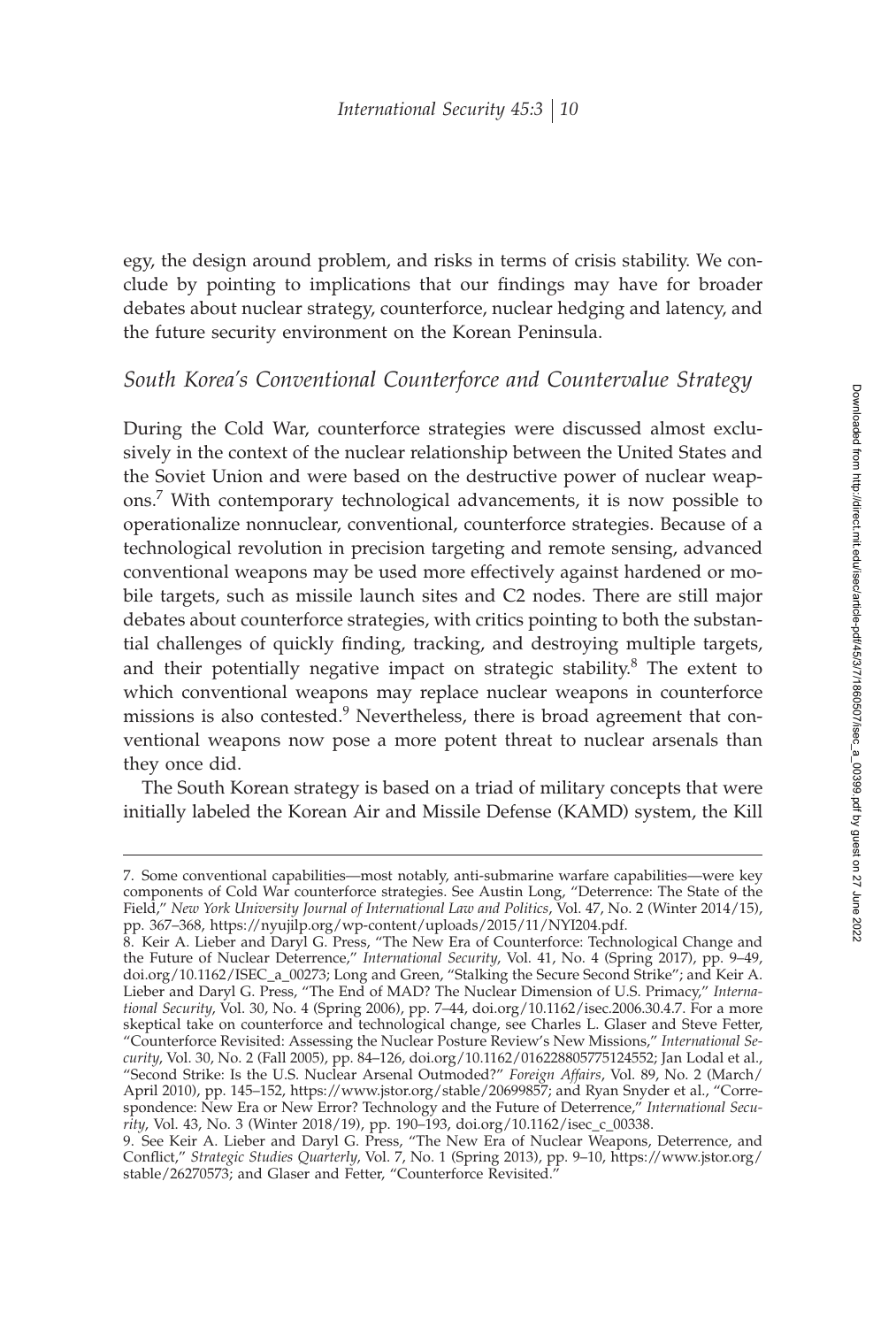Chain, and the Korean Massive Punishment and Retaliation (KMPR) strategy. The Ministry of National Defense revealed the two first legs of this triad in 2012. The KAMD is a layered missile defense system designed to intercept multiple incoming North Korean missiles.<sup>10</sup> Kill Chain, the offensive counterforce part of the strategy, is a set of surveillance, targeting, and kinetic capabilities, designed to detect imminent North Korean missile launches and then destroy the military's missile launch architecture to prevent an initial or follow-up attack.<sup>11</sup> Shortly after the fifth North Korean nuclear test in September 2016, the Ministry of National Defense released the KMPR strategy, the triad's final leg. This is a countervalue strategy that entails the use of multiple ground-, air-, and sea-launched land-attack munitions to target North Korean leadership and military headquarters facilities following any North Korean attack.<sup>12</sup>

The overall strategy rests on both a deterrence by denial and punishment logic. South Korea believes it will enhance deterrence by raising within the minds of the North Korean leadership the possibilities of attack failure and significant retaliation. Similar to other strategies that implement counterforce targeting, it arguably also contains a damage-limitation logic.<sup>13</sup> If deterrence fails, South Korean counterforce capabilities, in principle, can contribute to limiting the damage of a North Korean nuclear attack or prevent damage altogether. Importantly, the strategy is meant to be employed preemptively: if a North Korean attack is deemed imminent, then the strategy calls for the rapid execution of strikes against nuclear targets.<sup>14</sup>

In 2018, the Moon Jae-in administration renamed the triad. Whereas the KAMD remains, the Kill Chain and KMPR were redesignated as the Strategic Strike System.<sup>15</sup> The name change reflects President Moon's efforts to negotiate with North Korea and reduce tensions on the peninsula. South Korea's

<sup>10.</sup> *2014 Defense White Paper* (Seoul: Republic of Korea Ministry of National Defense [MND], 2014), pp. 62–63, https://www.mnd.go.kr/user/mnd/upload/pblictn/PBLICTNEBOOK\_201506120237 036840.pdf.

<sup>11.</sup> Ibid., pp. 61–62.

<sup>12.</sup> *2016 Defense White Paper* (Seoul: MND, 2016), pp. 71–72, https://www.mnd.go.kr/user/mnd/ upload/pblictn/PBLICTNEBOOK\_201705180311469090.pdf.

<sup>13.</sup> On the logic of damage limitation, see Charles L. Glaser and Steve Fetter, "Should the United States Reject MAD? Damage Limitation and U.S. Nuclear Strategy toward China," *International Security*, Vol. 41, No. 1 (Summer 2016), pp. 49–98, doi.org/10.1162/ISEC\_a\_00248.

<sup>14.</sup> Secretariat of the National Assembly, *Gukhoebonhoeuihoeuirok, Je 346 Hoe–Je 06 Cha (2016 nyeon 09 wol 21 il*) [Minutes of a plenary session of the National Assembly, the 346th National Assembly, No. 06 (September 21, 2016)], p. 24, http://likms.assembly.go.kr/record/new/getFileDown.jsp ?CONFER\_NUM=046410.

<sup>15.</sup> *2018 Defense White Paper* (Seoul: MND, 2019), pp. 69–70, https://www.mnd.go.kr/user/mnd/ upload/pblictn/PBLICTNEBOOK\_201907110548253080.pdf.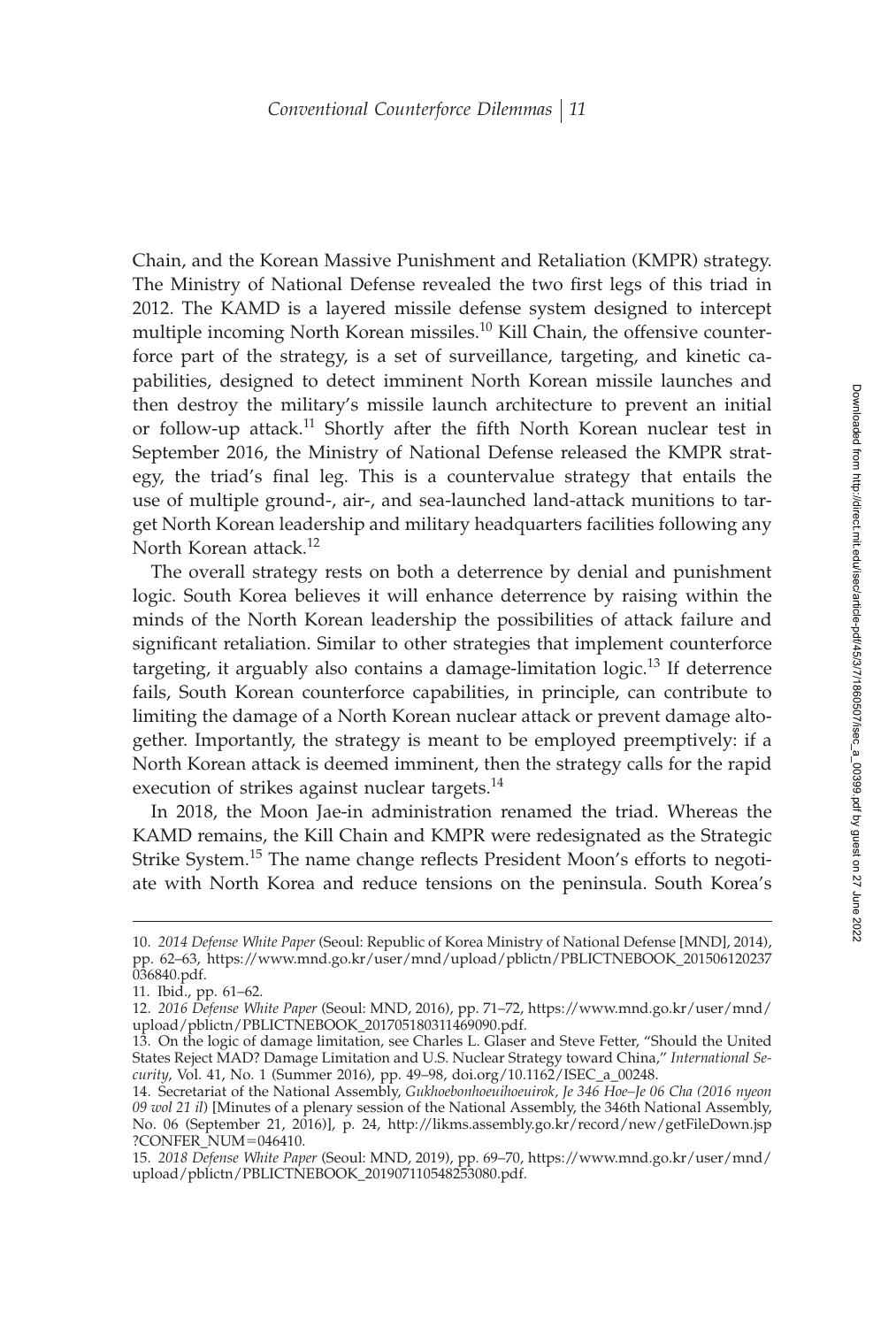2018 defense white paper stated that counterforce capabilities under development now would focus on "omnidirectional security threats" instead of solely targeting North Korea.<sup>16</sup> Some commentators have argued that the name change and reduced public profile, particularly of the KMPR, demonstrate a downgrading of these concepts within South Korean strategic planning.<sup>17</sup>

However, procurement plans and development budgets suggest otherwise. South Korea's budget for counterforce-related capabilities has increased substantially during the Moon administration.<sup>18</sup> Medium-term defense planning documents indicate that the government intends to spend \$27.86 billion from 2020 to 2024 on such capabilities, compared to the \$7.12 billion announced in the 2016–20 midterm defense plan.<sup>19</sup> The newly released 2021–25 midterm defense plan includes commitments to develop more advanced capabilities in all three areas of the South Korean counterforce and countervalue strategy. $20$ Moreover, since the mid-1990s, South Korean defense white papers have referred to "omnidirectional threats" or equivalent terms.<sup>21</sup> That South Korea is

21. *2006 Defense White Paper* (Seoul: Ministry of National Defense, 2006), pp. 38–47, https://

<sup>16.</sup> Ibid.

<sup>17.</sup> Takeshi Watanabe and Osamu Koike, "The Korean Peninsula: Prospects of the 'Denuclearization' Negotiations," in *East Asian Strategic Review, 2019* (Tokyo: National Institute for Defense Studies, 2019), pp. 94–95, http://www.nids.mod.go.jp/english/publication/east-asian/pdf/ 2019/east-asian\_e2019\_03.pdf; and "North Isn't the 'Enemy' in Military's New Paper," *Korea JoongAng Daily*, January 16, 2019, http://koreajoongangdaily.joins.com/news/article/article.aspx ?aid-3058220.

<sup>18.</sup> During the previous right-wing Park government, the 2014 and 2016 counterforce budgets were \$958 billion (1.17 trillion Korean won [KRW]) and \$1.38 billion (KRW1.69 trillion), respectively. After Moon's election in 2017, it was \$4.17 billion (KRW5.1 trillion) and, in 2020, the budget increased to \$5.04 billion (KRW6.156 trillion). See *2014 Defense White Paper*, p. 175; *2016 Defense White Paper*, p. 128; *2018 Defense White Paper*, p. 161; and MND, "'Hawksilhan Byeonhwa, Daehanminguk 2020! Ganghan Anbo, Chaegim Bo Hun' 2020 Nyeon Gukbangbu Eommubogo' Bodo Jaryo" [Certain change, Republic of Korea 2020! Strong security, responsibility for veterans '2020 Ministry of National Defense task report'], *Bodojaryo* [press release], January 20, 2020, p. 4, https://www.korea.kr/common/download.do?ªleId-189512774&tblKey-GMN. All exchange rates were calculated on a fixed rate of 1 KRW =  $0.000818747$  U.S. dollars as of May 1, 2020.

<sup>19.</sup> MND, "Gun Jeollyeokjeunggangui Cheongsajin, '16–'20 Gukbangjunggigyehoek Jakseong" [A blueprint for the buildup of military power, '16–'20 midterm defense plan], *Bodojaryo* [press release], April 17, 2015, p. 11, https://www.mnd.go.kr/user/newsInFileDown.action?siteId-mnd &newsSeq-I\_8494&num-; and MND, "Daehanminguk-Eul Jikineun Teunteunhan Gukbangseolgyedo ['20–'24 Gukbangjunggigyehoek]" [A strong defence plan to protect the Republic of Korea ('20–'24 midterm defence plan)], *Bodojaryo* [press release], August 14, 2019, p. 4, https://www.mnd .go.kr/user/newsInFileDown.action?siteId-mnd&newsSeq-I\_11740&num-1.

<sup>20.</sup> MND, "Nugudo Neombol Su Eobsneun Yuneunghan Anbo Teunteunhan Gukbang ['21–25 Gukbangjunggigyehoek] Su Rip" [The establishment of a competent national security and strong national defense ('21–'25 mid-term defense plan) that no one can surpass], *Bodojaryo* [press release], August 09, 2020, pp. 1–9, https://www.mnd.go.kr/user/newsInFileDown.action?siteId -mnd&newsSeq-I\_12193&num-1.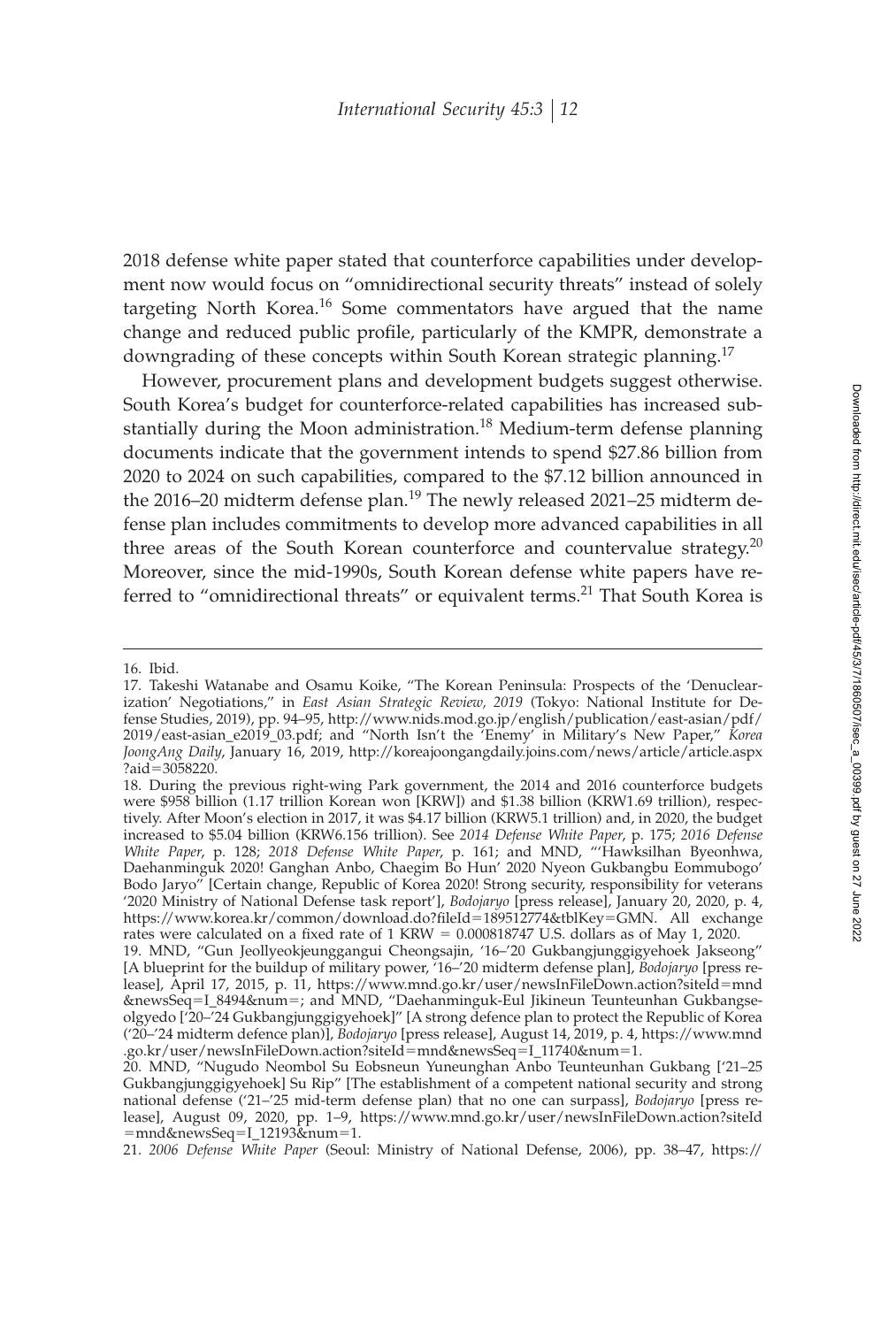preparing for other contingencies—for which its counterforce capabilities will be relevant—by no means suggests that they supersede the threats North Korea poses. In any event, these name changes probably carry limited weight for leaders in Pyongyang. North Korean military planners likely perceive them as a threat and base their planning on these capabilities being directed against them.

# *Why Pursue a Conventional Counterforce and Countervalue Strategy?*

At first glance, South Korea's pursuit of an independent conventional counterforce and countervalue strategy seems inefficient in terms of both its financial cost and uncertain deterrent effectiveness. That South Korea is already covered by the U.S. nuclear umbrella, which provides a superior nuclear capability in comparison to North Korea, thereby ensuring escalation dominance, only serves to highlight this inefficiency. Indeed, it can be argued that given the conventional strength that the United States can bring to bear on the peninsula, including missile defense, extensive strike capabilities, and comprehensive ISR, an independent South Korean conventional counterforce capability is wasteful.

This section asks how a conventional counterforce and countervalue strategy improves South Korean security. We demonstrate how South Korea's new capabilities may function as a hedge, namely by providing a stopgap deterrent if the U.S. alliance fails in the short term, while over the longer term providing South Korea with strengthened nuclear latency. This fits within a long-standing strategy of hedging against U.S. abandonment, and we argue that the United States has—somewhat counterintuitively—largely supported this approach.

#### south korea's hedging logic

South Korean hedging is not a new phenomenon. Since the 1970s, South Korea has (with varying degrees of enthusiasm) worked to ensure that if its interests are not met, it is not so dependent on the United States that it has no strategic or operational room for maneuver.<sup>22</sup> That South Korea hedges does not mean

www.mnd.go.kr/user/mnd/upload/pblictn/PBLICTNEBOOK\_201505220946564640.pdf. See also *1994–1995 Defense White Paper* (Seoul: Ministry of National Defense, 1995), p. 106.

<sup>22.</sup> Initially, such hedging took the form of defense industrial independence designed to reduce reliance on U.S. suppliers. In the contemporary era, South Korea's naval modernization demonstrates this independent operations logic. While the navy is designed to function within the U.S.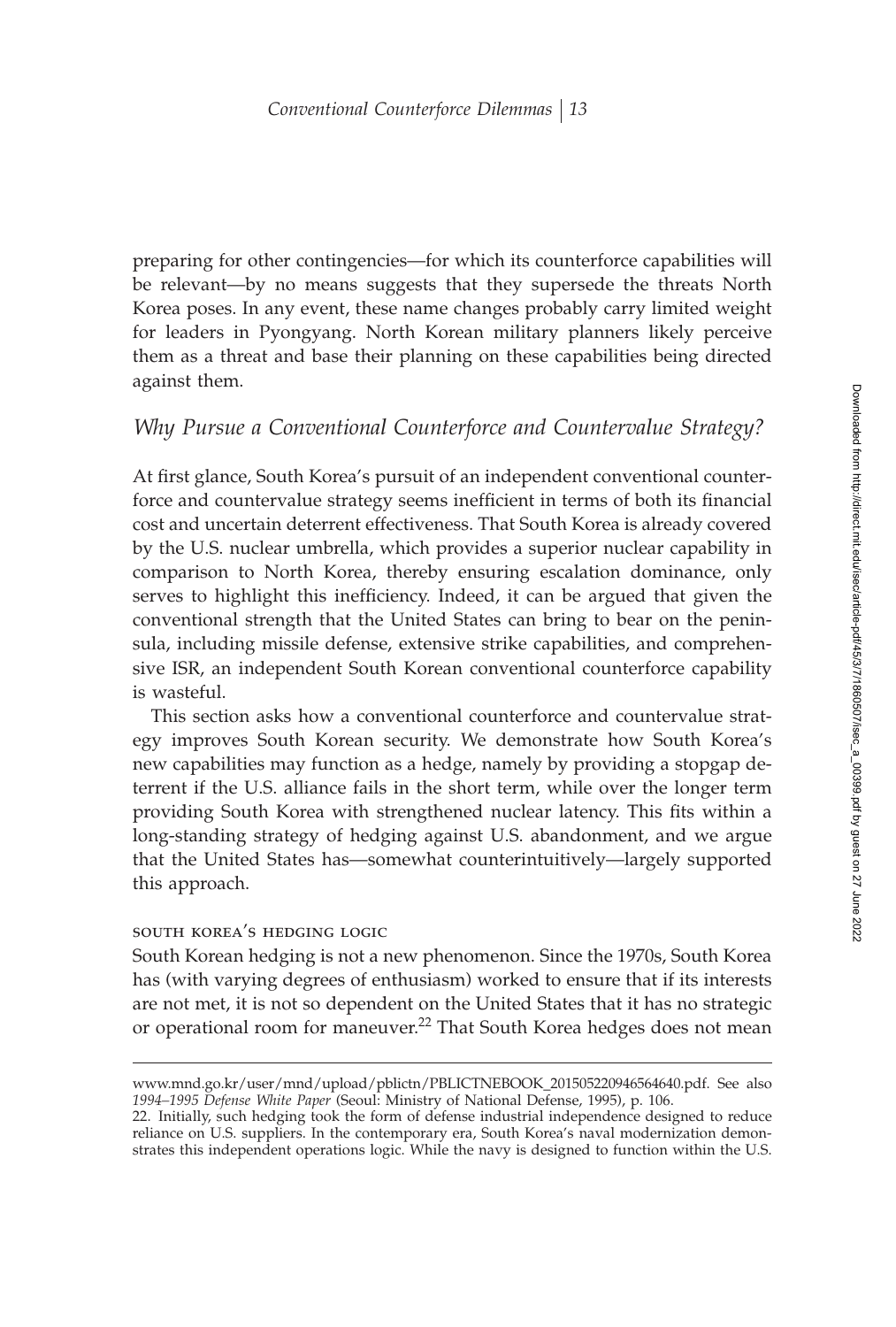that is seeks or predicts an end to the alliance. Indeed, there are no initiatives aimed at terminating the relationship, and there is widespread South Korean political and public support for the U.S. alliance.<sup>23</sup> Rather, by bolstering its independent capabilities, South Korea is seeking to hedge against potential U.S. abandonment, thereby increasing its operational and strategic autonomy.

During the last decade, South Korea's incentives to hedge have increased. North Korea's 2010 sinking of the South Korean corvette *Cheonan* and shelling of Yeonpyeong Island were pivotal events: they provided some evidence to policymakers that the United States may not allow South Korea to risk conflict escalation and would constrain any response to such provocations. $24$  Moreover, the sources of South Korea's abandonment fears now extend beyond the North Korean threat. The worsening U.S. relationship with China places U.S. allies in a difficult position, where they fear being entrapped or having their interests overlooked in a crisis or conflict.<sup>25</sup> The U.S. deployment of the Terminal High Altitude Area Defense (THAAD) system on the peninsula in 2016, and the subsequent Chinese backlash against the South Korean economy, reinforced such fears in Seoul, as South Korea was forced to choose between its security patron and its largest economic market. Although it chose the former, it received little or no support from Washington when Beijing applied pressure.<sup>26</sup>

As North Korea is close to or has developed the ability to strike the continental United States with nuclear weapons, fears of alliance abandonment have increased in South Korea.<sup>27</sup> While clichéd, the question of whether Washington would sacrifice a West Coast city for Seoul remains pertinent in

alliance, the intention is for an independent warfighting capability if needed. See Ian Bowers, *The Modernisation of the Republic of Korea Navy: Seapower, Strategy, and Politics* (London: Palgrave Macmillan, 2018), pp. 117–124.

<sup>23.</sup> Karl Friedhoff, "While Positive toward U.S. Alliance, South Koreans Want to Counter Trump's Demands on Host-Nation Support," *Chicago Council on Global Affairs*, December 16, 2019, https:// www.thechicagocouncil.org/publication/lcc/while-positive-toward-us-alliance-south-koreanswant-counter-trumps-demands-host-nation.

<sup>24.</sup> On U.S. efforts to restrain South Korea following the shelling of Yeonpyeong-do, see Van Jackson, *Rival Reputations: Coercion and Credibility in US–North Korea Relations* (Cambridge: Cambridge University Press, 2016), p. 185.

<sup>25.</sup> Victor Cha, "Collateral Damage: What U.S.-China Competition Means for Korea," Center for Strategic and International Studies (CSIS) Newsletter, October 10, 2019, https://www.csis.org/ analysis/collateral-damage-what-us-china-competition-means-korea.

<sup>26.</sup> Brad Glosserman, "Seoul Draws Wrong THAAD Lessons," *Japan Times*, January 27, 2020, https://www.japantimes.co.jp/opinion/2020/01/27/commentary/japan-commentary/seouldraws-wrong-thaad-lessons/.

<sup>27.</sup> Terence Roehrig, *Japan, South Korea, and the United States Nuclear Umbrella: Deterrence after the Cold War* (New York: Columbia University Press, 2017), pp. 138–139; and Clint Work, "Alternative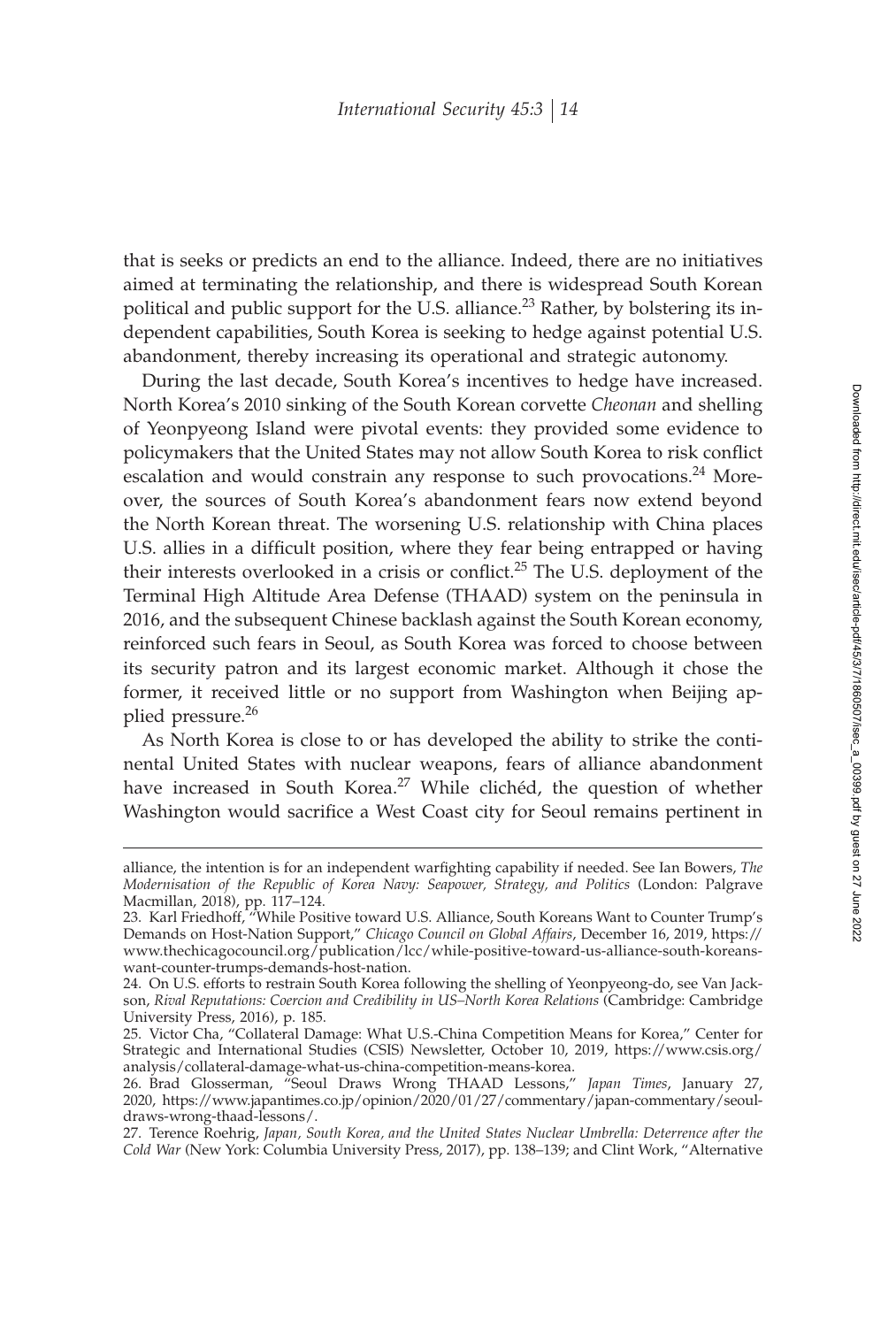the minds of South Korean decisionmakers. The actions of the Donald Trump administration, including unilateral threats to attack North Korea in 2017, efforts to reduce the U.S. presence on the peninsula, and exorbitant demands over cost-sharing have only served to underline these fears.<sup>28</sup> Under these conditions, South Korean military and political elites are unwilling to rely passively on extended deterrence by the United States. Instead, they are following a long-worn path of making incremental internal adjustments to their country's military capabilities to strengthen its relative position in the alliance.<sup>29</sup>

The United States largely has supported South Korea's efforts to develop greater capabilities and is not necessarily opposed to its hedging behavior. Following the sinking of the *Cheonan* and the shelling of Yeonpyeong Island, South Korea and the United States sought to alter their traditional and largely passive deterrence policy. Through this process, the United States agreed despite the Barack Obama administration's initial skepticism—to revise missile guidelines and allow South Korea to build more potent ballistic and cruise missiles.30 At the 45th ROK-U.S. Security Consultative Meeting in 2013, South Korea and the United States agreed to operationalize a tailored deterrenceforce posture specifically to counter unique elements of the North Korean threat.<sup>31</sup> This agreement laid the bedrock for South Korean counterforce planning. The Trump administration further lifted limits on South Korean missile capabilities, removing all payload restrictions in 2017 and in 2020, allowing South Korea to produce solid-fueled rockets capable of putting satellites into orbit.<sup>32</sup> Moreover, ongoing efforts to transform the alliance, centered on the

Futures for the US-ROK Alliance: Will Things Fall Apart?" *38 North*, May 7, 2020, pp. 4–6, https:// www.38north.org/2020/05/cwork050720/.

<sup>28.</sup> Clint Work, "Beyond North Korea: Fractures in the US–South Korea Alliance," *Diplomat*, February 11, 2020, https://thediplomat.com/2020/02/beyond-north-korea-fractures-in-the-us-southkorea-alliance/.

<sup>29.</sup> Chung-in Moon, "China's Rise and Security Dynamics on the Korean Peninsula," in Robert S. Ross and Øystein Tunsjø, eds., *Strategic Adjustment and the Rise of China: Power and Politics in East Asia* (Ithaca, N.Y.: Cornell University Press, 2017), p. 225.

<sup>30.</sup> The United States feared that providing South Korea with a more potent missile capability would increase regional proliferation risks and leave Seoul with an uncontrollable escalatory potential. However, the threat from North Korea, combined with South Korean insistence, overrode those concerns. Daniel Pinkston, "The New South Korean Missile Guidelines and Future Prospects for Regional Stability," *International Crisis Group*, October 25, 2012, https://www.crisisgroup .org/asia/north-east-asia/korean-peninsula/new-south-korean-missile-guidelines-and-futureprospects-regional-stability.

<sup>31.</sup> U.S. Department of Defense, *Joint Communiqué: The 45th ROK-U.S. Security Consultative Meeting*, October 2, 2013, Seoul, p. 3, https://dod.defense.gov/Portals/1/Documents/pubs/Joint%20 Communique\_%2045th%20ROK-U.S.%20Security%20Consultative%20Meeting.pdf.

<sup>32.</sup> Ankit Panda, "Solid Ambitions: The U.S.–South Korea Missile Guidelines and Space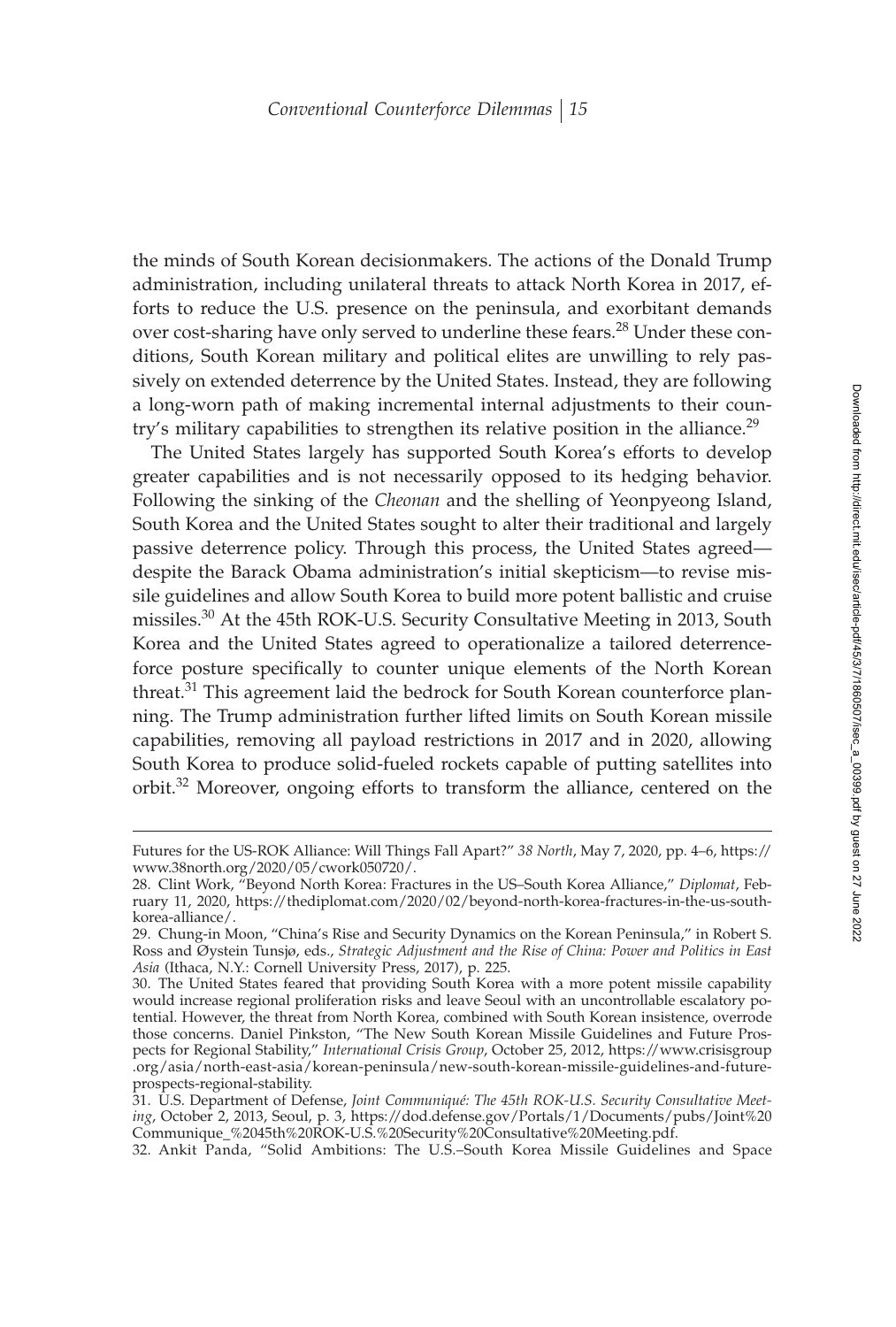transfer of wartime operational control (OPCON), show that both South Korea and the United States are working toward increased South Korean responsibility. The United States has identified improved ballistic missile defense (BMD) and C4ISR capabilities as prerequisites for OPCON transfer.<sup>33</sup> Therefore, bolstering elements that are a critical part of South Korea's counterforce approach are also required for OPCON to occur.

Despite its support, the United States has sought to maintain leverage over South Korea and its deterrence strategy. One reason Washington initially accepted the South Korea counterforce plan in 2012 was its awareness that South Korea would remain dependent on U.S. capabilities for years to come. Most notably, South Korea's current lack of an independent ISR capability provides the United States with substantial leverage within the alliance and partially addresses entrapment concerns.<sup>34</sup> In addition, South Korea will continue to require U.S. support for several high-technology products it acquires, such as the Global Hawk unmanned aerial vehicle (UAV), the F-35, and the Aegis Combat System. Given South Korea's reliance on specific U.S. components, it would be difficult to indigenously develop advanced weapon systems without U.S. consent.<sup>35</sup>

South Korea's leaders are likely keenly aware of this reliance, and somewhat paradoxically prefer to prepare its independent strategy within the alliance framework. For South Korea, the alliance acts as a blanket under which Seoul can develop the necessary capabilities with reduced risk of North Korea responding with force. It further secures access to advanced technology. In addition, South Korean leaders realize, while refusing to fully network their missile

Launchers," Carnegie Endowment for International Peace, August 25, 2020, https:// carnegieendowment.org/2020/08/25/solid-ambitions-u.s.-south-korea-missile-guidelines-andspace-launchers-pub-82557.

<sup>33.</sup> Vincent K. Brooks, *Statement of General Vincent K. Brooks, Commander, United Nations Command; Republic of Korea and United States Combined Forces Command; and United States Forces Korea in Sup*port of Commander, United States Pacific Command Testimony before the Senate Armed Services Commit*tee*, March 14, 2018, pp. 14–15, https://www.armed-services.senate.gov/imo/media/doc/Brooks \_03-15-18.pdf.

<sup>34.</sup> According to Brad Roberts, the U.S. deputy assistant secretary of defense for nuclear and missile defense policy from 2009 to 2013, the United States insisted on retaining control over ISR, which South Korea accepted. U.S. officials saw a need to bolster deterrence post-Cheonan but were concerned about entrapment. Author interview with Roberts, Oslo, June 21, 2019.

<sup>35.</sup> For example, news reports stated that the South Korean KTSSM system has been delayed because the United States is unwilling to transfer some vital components needed to operationalize it. "South Korea: New Artillery Brigade Equipped with KTSSM Ballistic Missile," *Army Recognition*, March 21, 2018, https://www.armyrecognition.com/march\_2018\_global\_defense\_security\_army \_news\_industry/south\_korea\_new\_artillery\_brigade\_equipped\_with\_ktssm\_ballistic\_missile .html.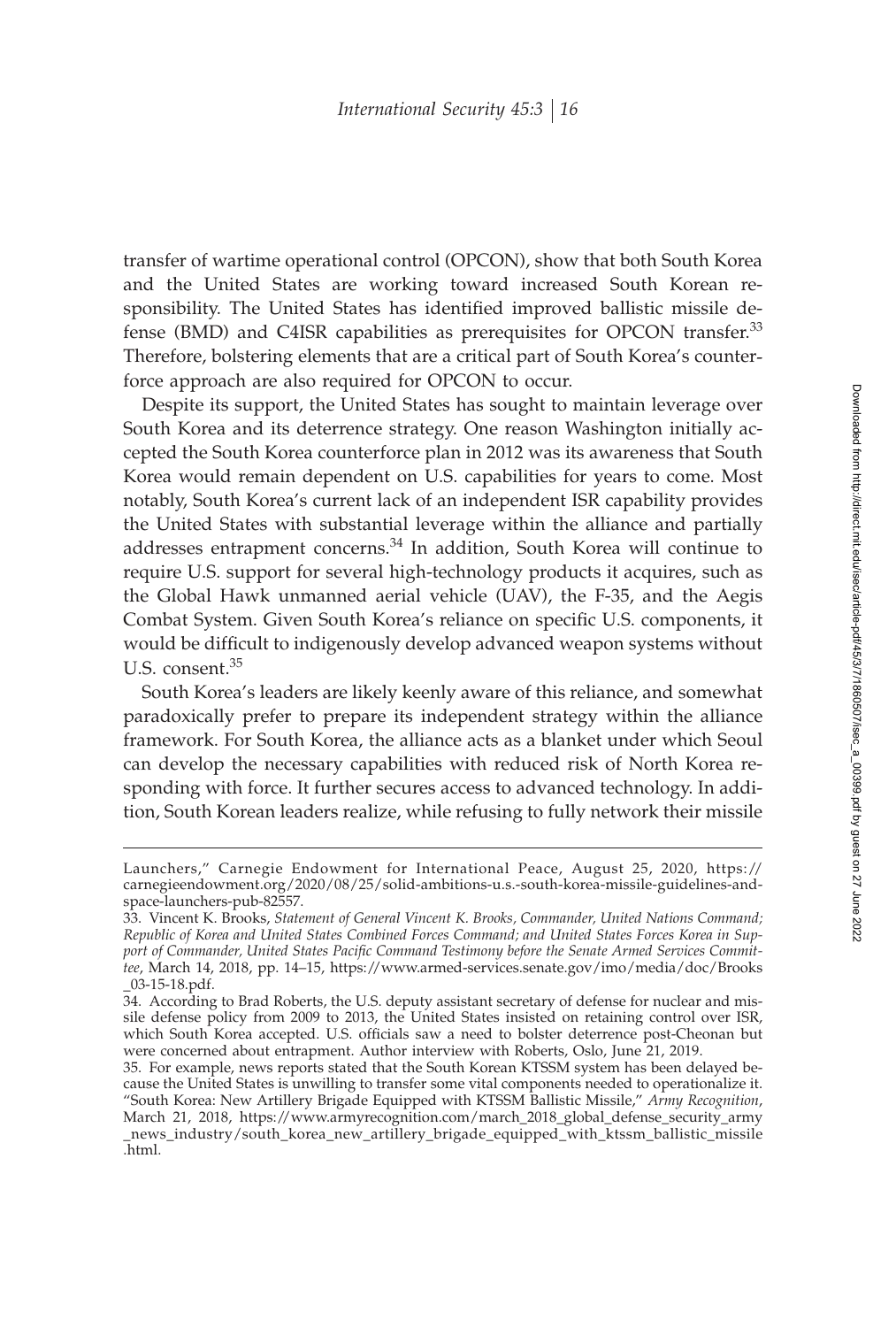defense systems with the U.S. forces, that combined forces provide a more credible deterrent.<sup>36</sup> For this reason, South Korea has bolstered coordination with the United States on missile defense and deterrence, and sought to improve interoperability.<sup>37</sup>

Nevertheless, South Korea is progressively drawing closer to its goal of obtaining an independent conventional counterforce and countervalue capability. As South Korea strengthens these capabilities, it will no longer be dependent on the United States to initiate counterforce strikes. Similarly, as South Korea's defense industries mature further, and the country continues to develop indigenous capabilities, it will be less dependent on imports and support from the United States. Thus, even if the United States still maintains significant leverage over South Korea—and even if U.S. support is still strongly preferable—South Korea's reliance on the United States is declining. South Korea is thus approaching a point where it could employ its strategy without U.S. support.

#### short-term hedging: a minimally credible deterrent

In a scenario where the alliance has ended, U.S. forces have left the peninsula, or the United States is unwilling to commit to the use of force, South Korea's counterforce capabilities would provide a stopgap deterrent. The strategy may stay the hand of North Korean leaders—or at least raise the threshold for launching a nuclear strike. Moreover, by preparing for abandonment, South Korea may lower its likelihood in the first place. South Korea's independent capability would reduce North Korea's incentives to drive a wedge into the al-

<sup>36.</sup> South Korea's refusal to network its missile defense systems is likely the result of two, not mutually exclusive, reasons. First, China is very wary of networked missile defense systems on the Peninsula. Second, networked systems may discourage South Korea from acquiring the necessary systems to develop an independent missile defense capability.

<sup>37.</sup> At the SCM in 2014, both countries agreed to establish the "Concepts and Principles of ROK-U.S. Alliance Comprehensive Counter-Missile Operations." U.S. Department of Defense, *Joint Communiqué: The 46th ROK-U.S. Security Consultative Meeting*, October 23, 2014, p. 4, https://archive.defense.gov/pubs/46th\_SCM\_Joint\_Communique.pdf. Moreover, U.S. and South Korean forces now hold quarterly joint missile defense exercises and there is some coordination on deterrence policy through committees, including the Deterrence Strategy Committee and the Extended Deterrence Strategy and Consultation Group. Oh Seok-min, "S. Korea-U.S. Missile Defense Exercise Crucial for OPCON Transfer: Ministry," Yonhap News Agency, June 11, 2020, https:// en.yna.co.kr/view/AEN20200611007300325; Brad Roberts, "Deterrence and Détente on the Korean Peninsula," *Asia Unbound* blog, Council on Foreign Relations, April 22, 2019, https://www.cfr .org/blog/deterrence-and-detente-korean-peninsula; and David Santoro, "Deterring North Korea: The Next Nuclear-Tailoring Agenda," *War on the Rocks* blog, August 8, 2017, https:// warontherocks.com/2017/08/deterring-north-korea-the-next-nuclear-tailoring-agenda/.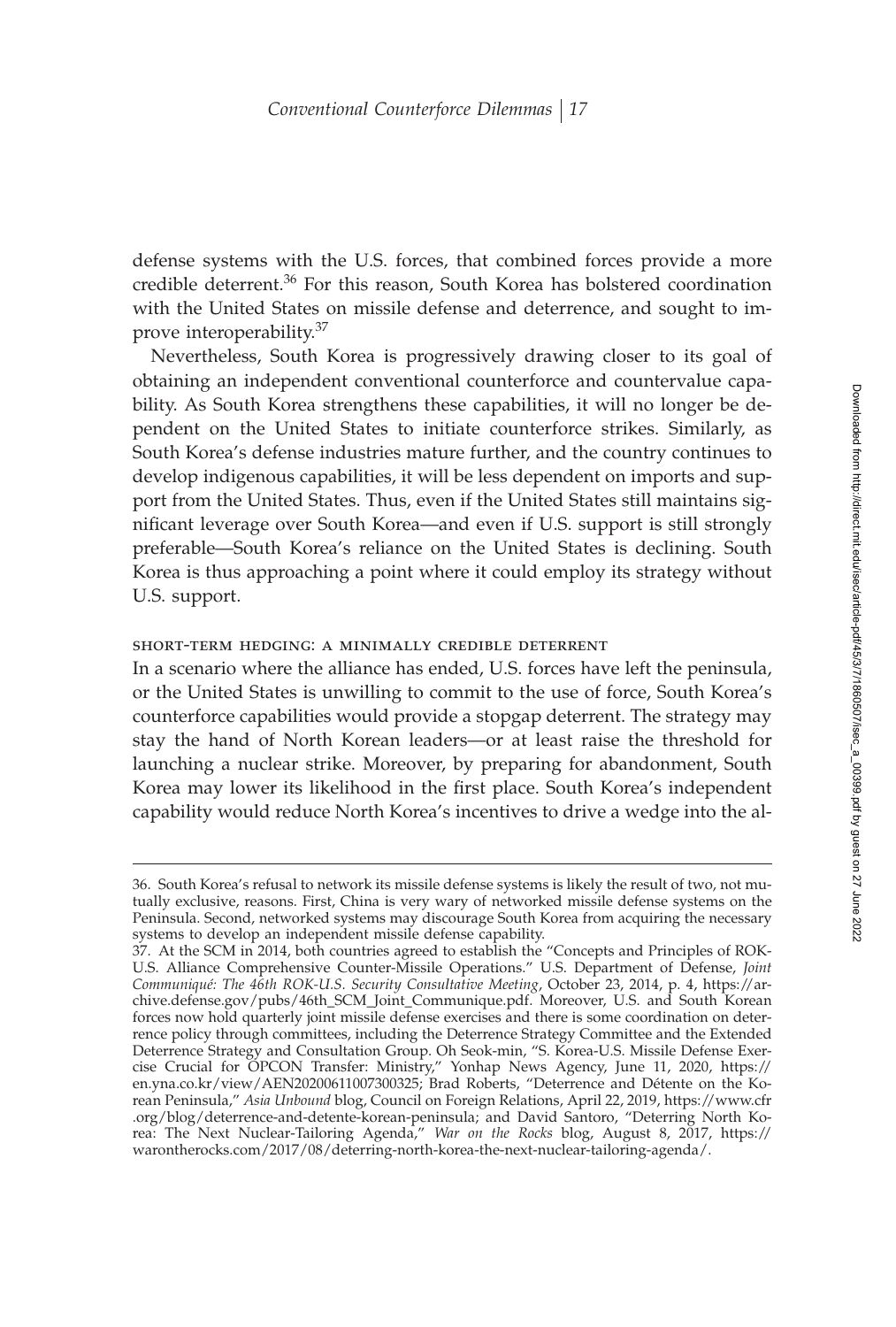liance. That is, if the United States abandoned South Korea, North Korea still would not have free rein to engage in nuclear compellence threats (or nuclear blackmail) against South Korea.<sup>38</sup>

South Korea's strategy faces significant credibility challenges. Resolve is not an issue, as South Korean leaders would have compelling incentives to employ their plan to defend the homeland.<sup>39</sup> Rather, the key problem for South Korea is the credibility of its capabilities.<sup>40</sup> As we outline in detail below, there are daunting challenges facing South Korea's operationalization of its deterrence strategy. Its ability to preemptively destroy the North Korean arsenal and retaliate in the event of an attack are far from assured.

Nevertheless, South Korea's counterforce capability can be at least "minimally credible," and thus have a deterrent effect. As Harrison Wagner argued in the context of U.S. counterforce targeting during the Cold War, a counterforce capability can deter "even if it is common knowledge that a counterforce attack would be a very risky option to choose—as long as it is not common knowledge that the probability that one would resort to it is zero."<sup>41</sup> A similar (if not identical) logic applies to South Korea's counterforce capabilities. Even if leaders in North Korea believe that a preemptive strike against its nuclear arsenal is likely to fail, they need to consider the potential for a successful South Korean attack. Because the consequences would be grave, even a remote possibility of a disarming strike might deter North Korean leaders.

Similarly, South Korean threats to retaliate and kill North Korean leaders are minimally credible, as the mere possibility of such strikes may be enough to instill uncertainty. South Korea's retaliatory strategy resembles nuclear strategies premised on "first-strike uncertainty," which rests on a state's ability to make its opponent uncertain about whether it could prevent retaliation after a nuclear attack. Although less effective than a secure second-strike capability, such capabilities nevertheless may have a deterrent effect. $42$ 

<sup>38.</sup> On nuclear blackmail, see Richard K. Betts, *Nuclear Blackmail and Nuclear Balance* (Washington, D.C.: Brookings Institution Press, 1987), pp. 3–7.

<sup>39.</sup> On primary versus extended deterrence and credibility, see Roehrig, *Japan, South Korea, and the United States Nuclear Umbrella*, p. 17.

<sup>40.</sup> Despite extensive debates about how to assess credibility, there is broad agreement that capabilities are a crucial ingredient. For a review, see Daryl G. Press, *Calculating Credibility: How Leaders Assess Military Threats* (Ithaca, N.Y.: Cornell University Press, 2005).

<sup>41.</sup> R. Harrison Wagner, "Nuclear Deterrence, Counterforce Strategies, and the Incentive to Strike First," *American Political Science Review*, Vol. 85, No. 3 (September 1991), p. 739, doi.org/10.2307/ 1963848.

<sup>42.</sup> Avery Goldstein, *Deterrence and Security in the 21st Century: China, Britain, France, and the Enduring Legacy of the Nuclear Revolution* (Stanford, Calif.: Stanford University Press, 2000); and Wu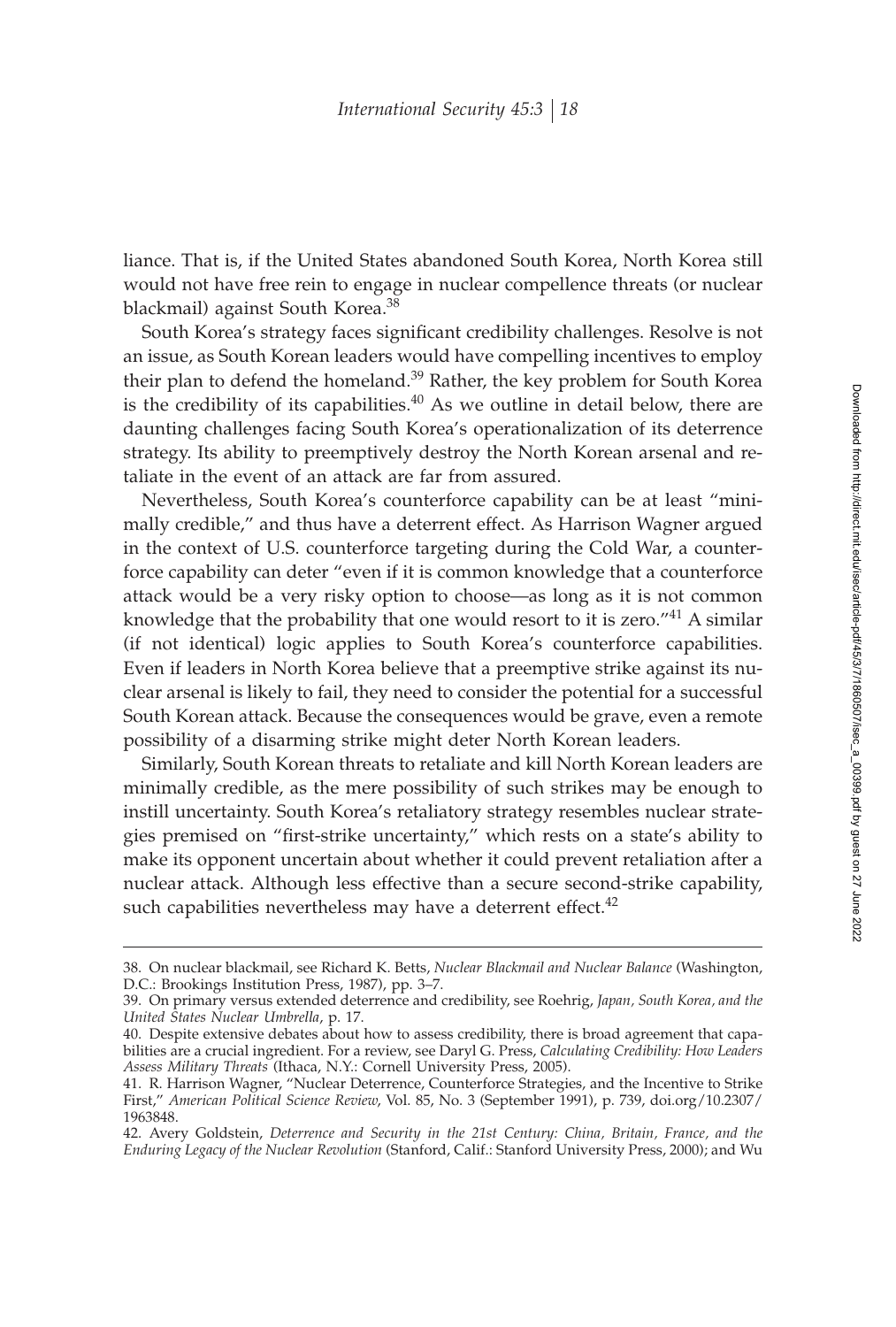In addition to a deterrent against North Korea, South Korea's advanced capabilities likely are intended to deter other regional actors, most notably China. Although Seoul could not hope to defeat China in a conventional conflict, the potential utility of its advanced conventional capabilities for highimpact precision strikes provides Seoul with a limited deterrence by punishment capability.<sup>43</sup> This is a high-risk strategy when facing a superior opponent that can maintain escalation dominance. However, South Korea's ability to hit high-value targets may deter Beijing from escalating a low-stakes conflict or crisis for fear of incurring costs disproportionate to possible gains.

#### long-term hedging: nuclear latency

South Korea's advanced conventional capabilities may also provide a longerterm hedge by bolstering its nuclear latency. If the U.S. alliance broke down, South Korea would arguably be likely to seek to develop nuclear weapons. Although it is difficult to prove that such considerations have informed decisionmakers, the capabilities that South Korea is acquiring—particularly, its ballistic and cruise missiles—will significantly ease the path to a credible nuclear deterrent. It will also limit the acute vulnerability South Korea would face between abandonment and attainment of deliverable nuclear weapons. At the very least, the conventional deterrence strategy thus adds major value to a nuclear hedging strategy.

South Korea has for several decades pursued a nuclear hedging strategy. It had a nuclear weapons program during the 1970s (abandoned in large part because of U.S. pressure), and a majority of the South Korean public favors developing nuclear weapons to respond to the North Korean threat.<sup>44</sup> However, instead of developing nuclear weapons of its own, South Korea chose to develop many of the capabilities and technologies needed to cross the nuclear threshold and develop an arsenal in a relatively short time if it wants.<sup>45</sup> It has

45. Scott D. Sagan, "Nuclear Latency and Nuclear Proliferation," in William C. Potter and

Riqiang, "Certainty of Uncertainty: Nuclear Strategy with Chinese Characteristics," *Journal of Strategic Studies*, Vol. 36, No. 4 (2013), pp. 579–614, doi.org/10.1080/01402390.2013.772510.

<sup>43.</sup> Brad Glosserman and S. Paul Choi, "Don't Lose Sight of Under-the-Hood Changes to South Korea's Defense Posture," *Diplomat*, November 13, 2019, https://thediplomat.com/2019/11/dontlose-sight-of-under-the-hood-changes-to-south-koreas-defense-posture/.

<sup>44.</sup> On the history of South Korea's nuclear weapons program, see Alexander Lanoszka, *Atomic Assurance: The Alliance Politics of Nuclear Proliferation* (Ithaca, N.Y.: Cornell University Press, 2018), pp. 110–131. On public opinion, see Dina Smeltz, Karl Friedhoff, and Lilly Wojtowicz, "South Koreans See Improved Security, Confident in US Security Guarantee," Chicago Council on Global Affairs, January 18, 2019, https://www.thechicagocouncil.org/publication/lcc/south-koreans-seeimproved-security-confident-us-security-guarantee.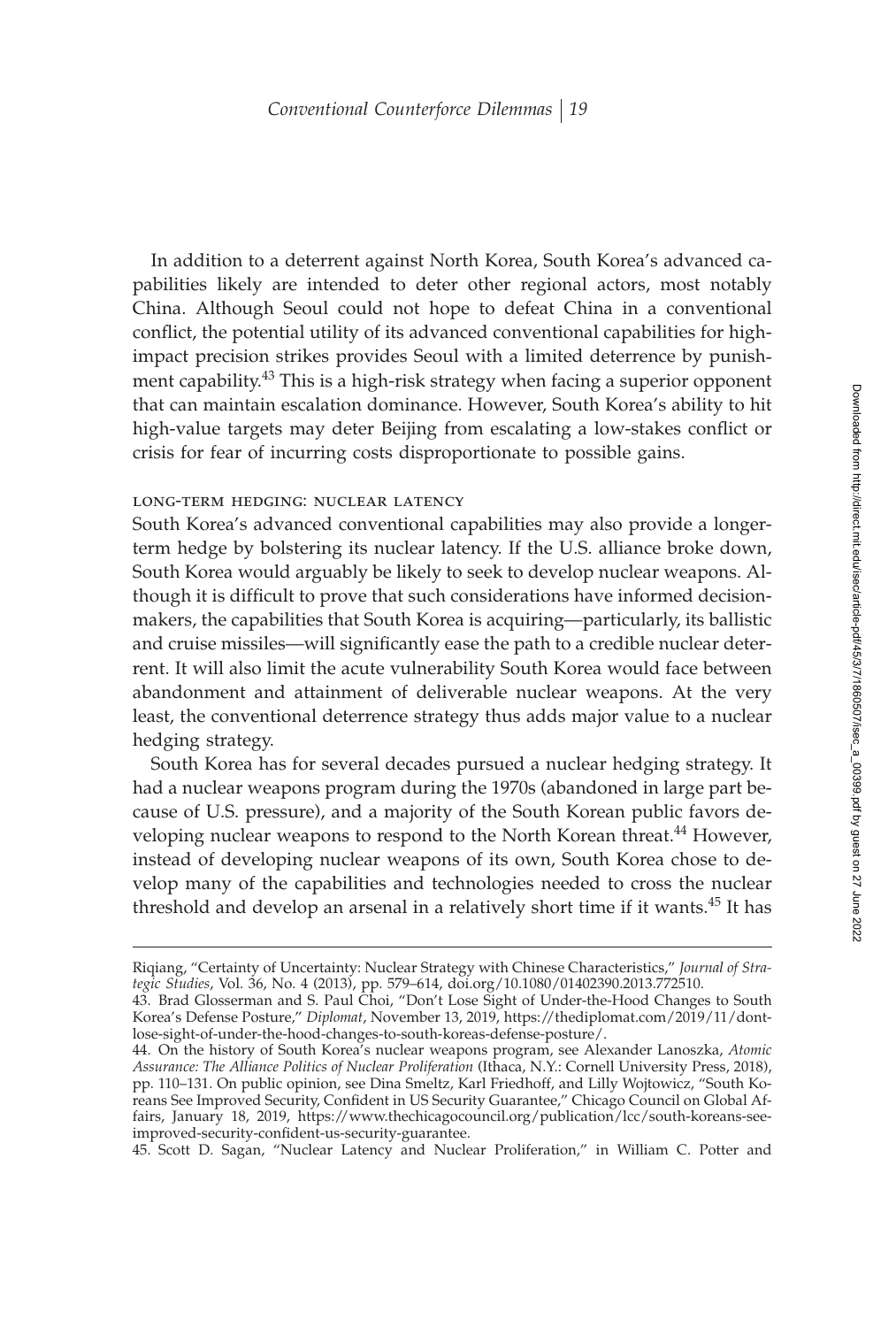had a long-standing interest in acquiring such technologies, and its government's desire for sensitive nuclear technology crucial to a nuclear weapons program, including enrichment and reprocessing (which it currently does not possess), most likely is driven by a hedging logic.<sup>46</sup> Although most analysts agree that South Korea is unlikely to go nuclear any time soon, nuclear hedging provides South Korea with a future option to develop the bomb while avoiding major costs and risks.<sup>47</sup>

A crucial, yet often overlooked, risk that South Korea would face if it decided to pursue a nuclear capability is the acute window of vulnerability before attaining deliverable nuclear weapons. To be sure, there are several other constraints keeping South Korea from developing the bomb, including the risk of a major U.S. backlash that could threaten the alliance and the prospects of broad international opprobrium and economic sanctions.<sup>48</sup> However, the window of vulnerability acts as a powerful constraint. As Mark Fitzpatrick highlighted, it would be almost impossible for an open society such as South Korea to hide its weapons program. Without a U.S. security guarantee, North Korea could in the worst case attempt a preventive strike against the program.<sup>49</sup> South Korea's security would therefore deteriorate, rather than improve, during the nuclear-weapons development process.

South Korea's deterrence strategy could help mitigate (albeit not eliminate) risks arising from this window of vulnerability and bolster its nuclear hedging strategy. First, with a stopgap deterrent at hand, South Korea would be safer in the period between abandonment and the attainment of deliverable nuclear weapons. Potentially, the advanced capabilities South Korea is acquiring could deter a North Korean preventive strike against the program. Even if North Korea only sought to engage in a limited preventive strike, its leaders would have to consider the risk of escalation into a full-blown conflict, where South Korea could attempt to hold its leaders at risk. Moreover, South Korea could attempt to take out North Korean strike assets and rely on missile defense to protect its nuclear program.

49. Ibid., p. 52.

Gaukhar Mukhatzhanova, eds., *Forecasting Nuclear Proliferation in the 21st Century*, Vol. 1, *The Role of Theory* (Stanford, Calif.: Stanford University Press, 2010), p. 90.

<sup>46.</sup> Lami Kim, "South Korea's Nuclear Hedging?" *Washington Quarterly*, Vol. 41, No. 1 (2018), pp. 115–133, doi.org/10.1080/0163660x.2018.1445910.

<sup>47.</sup> Roehrig, *Japan, South Korea, and the United States Nuclear Umbrella*, pp. 149–151; and Alexander Lanoszka, "Alliances and Nuclear Proliferation in the Trump Era," *Washington Quarterly*, Vol. 41, No. 4 (2018), pp. 85–101, doi.org/10.1080/0163660x.2018.1557976.

<sup>48.</sup> For a discussion of constraints keeping South Korea from developing nuclear weapons, see Mark Fitzpatrick, *Asia's Latent Nuclear Powers: Japan, South Korea, and Taiwan* (Abingdon, U.K.: Routledge, 2016), pp. 50–55.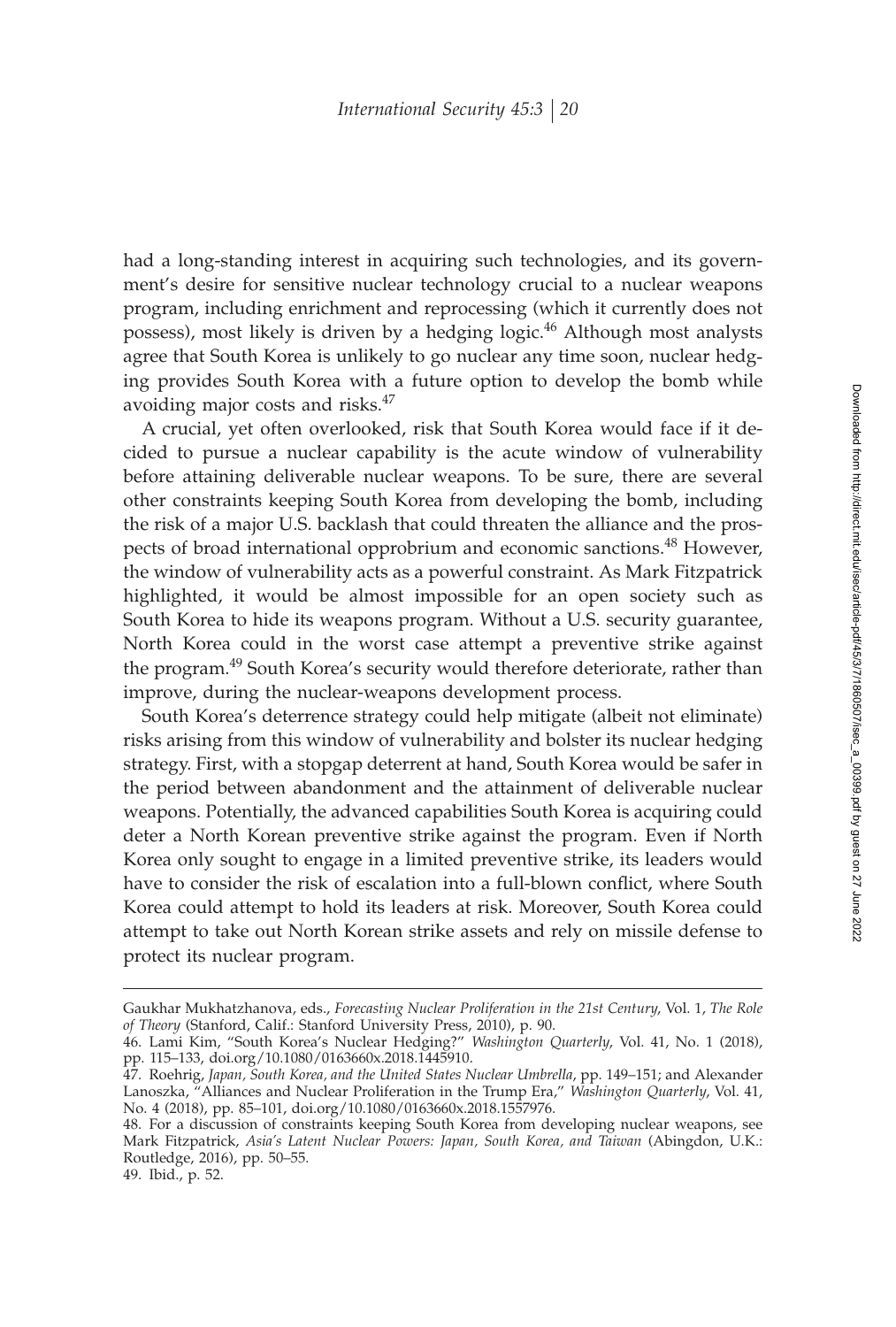Second, the missiles South Korea is developing would greatly ease South Korea's path to deliverable and survivable nuclear weapons. South Korean ballistic missile capabilities now carry heavier payloads for greater distances, and several are potentially suited to carry nuclear warheads.<sup>50</sup> For a state seeking a secure second-strike capability, access to delivery vehicles—particularly ballistic missiles—is critical. Although often overlooked in the literature on nuclear latency, ensuring access to dual-use delivery vehicles is therefore an integral part of a nuclear hedging strategy.<sup>51</sup> Even in the period when it would have only a few nuclear warheads available, an arsenal of missiles would significantly bolster South Korean deterrence, as it would be very challenging for North Korea to know which missiles carried nuclear warheads.<sup>52</sup>

South Korea's nascent drive to acquire a nuclear-powered attack submarine to hold North Korean missile submarines at risk also may be driven partly by a nuclear hedging logic.<sup>53</sup> The most important hurdle South Korea would face were it to build the bomb is a lack of access to the technology necessary to produce weapons-grade fissile material. $54$  To produce fuel for a submarine, South Korea would need the ability to enrich uranium. Some analysts therefore believe that the country's plans are at least partly informed by a desire for enrichment technology.<sup>55</sup> In the longer term, nuclear-powered submarines also could be a crucial nuclear-weapons platform for South Korea. Compared to landbased or air-launched missiles, submarines armed with ballistic or cruise missiles offer superior survivability, even against larger adversaries such as China, particularly for a state with limited strategic depth, such as South Korea.

## *Main Challenges to Conventional Counterforce*

Conceptually, the ability to neutralize an opponent's nuclear weapons while avoiding the political and international ramifications of pursuing nuclear

55. Kim, "South Korea's Nuclear Hedging?

<sup>50.</sup> Ibid., pp. 27–29.

<sup>51.</sup> Vipin Narang, "Strategies of Nuclear Proliferation: How States Pursue the Bomb," *International Security*, Vol. 41, No. 3 (Winter 2016/17), pp. 110–150, doi.org/10.1162/ISEC\_a\_00268. On nuclear latency (and how it overlooks delivery vehicles), see Sagan, "Nuclear Latency and Nuclear Proliferation"; and Rupal N. Mehta and Rachel E. Whitlark, "The Benefits and Burdens of Nuclear Latency," *International Studies Quarterly*, Vol. 61, No. 3 (September 2017), pp. 517–528, doi.org/ 10.1093/isq/sqx028.

<sup>52.</sup> On haystacking, see Ryan Boone, "Appendix A: Haystack Attacks," in Andrew F. Krepinevich and Jacob Cohn, eds., *Rethinking Armageddon: Scenario Planning in the Second Nuclear Age* (Washington, D.C.: Center for Strategic and Budgetary Assessments, 2016), pp. 125–129.

<sup>53.</sup> Kim, "South Korea's Nuclear Hedging?"

<sup>54.</sup> Fitzpatrick, *Asia's Latent Nuclear Powers*, pp. 29–34.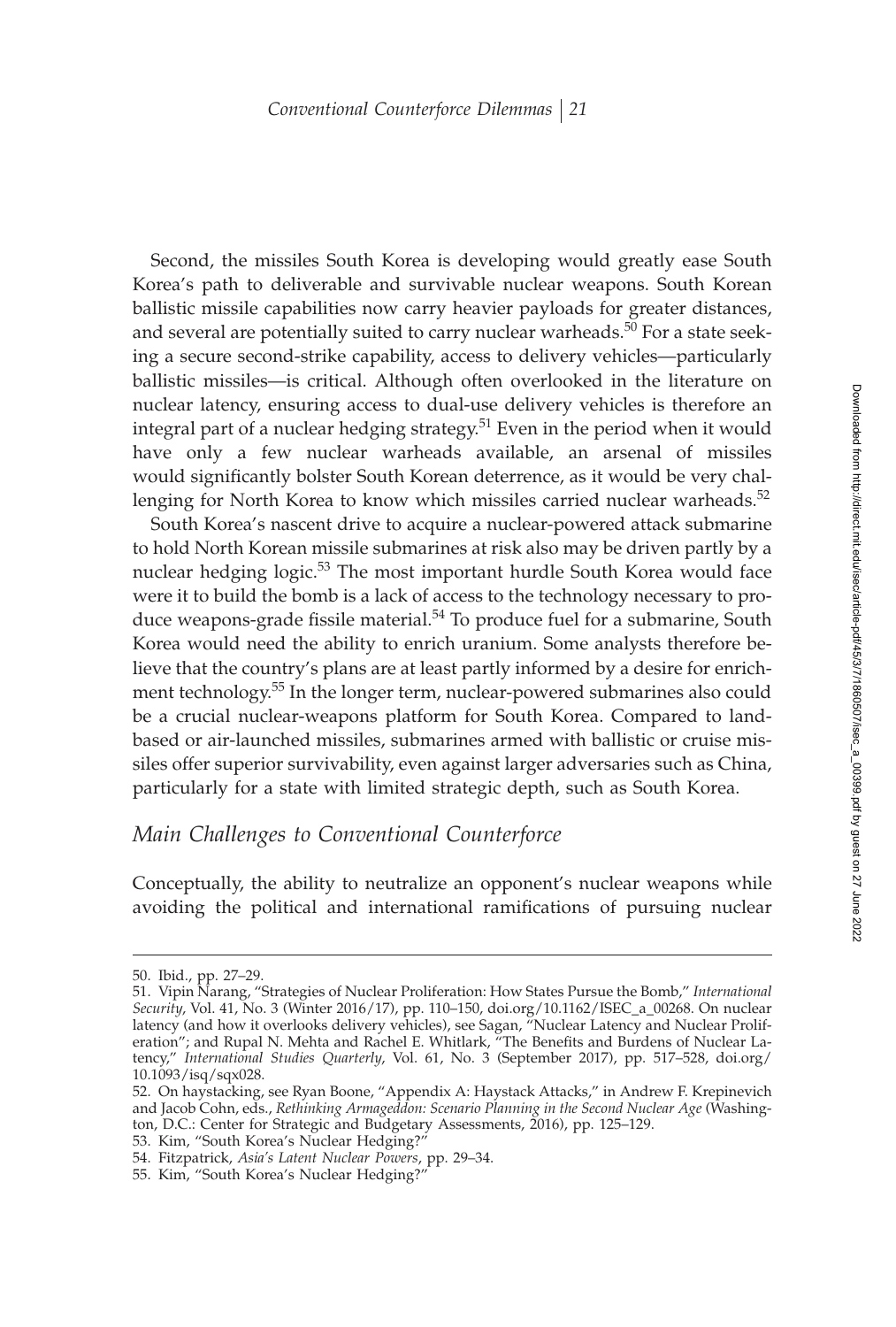weapons is undeniably attractive. However, as we outline in the following section, South Korea's strategy creates a series of dilemmas and problems. First, operationalizing the plan is extremely demanding, which may place the South Korean military under strain and challenge the credibility of the strategy. Second, North Korea is highly unlikely to accept South Korea threatening both its arsenal and leaders, and will aim to design around South Korea's strategy and intensify its efforts to build a survivable nuclear arsenal. Third, although bolstering deterrence, South Korea's strategy may seriously undermine crisis stability, and thereby in the worst case increase the likelihood of nuclear use.

### the operational challenge

A credible South Korean conventional counterforce capability must overcome significant operational challenges. In short order, South Korea needs to detect imminent missile launches from anywhere in North Korea, process the data through the chain of command, and execute preemptive or responsive strikes. Simultaneously, it must defend against missiles that may survive any preemptive attack. Given the possibility of a surprise attack, the plan requires sustained readiness from South Korea's military. In addition, South Korea would need to retain some forces to implement the KMPR.

The following analysis demonstrates how demanding it will be to implement the operational plan's three key elements: detection and tracking, offensive strikes, and missile defense. The analysis is based on an abandonment scenario, where South Korea implements the plan without any support from the United States.

detection and tracking. Traditionally, ISR has been a source of weakness for South Korea, which has relied on the United States for such capabilities. Despite ongoing investment, South Korea's current airborne and satellite ISR platforms do not provide its military with real-time, 24-hour/365-day coverage of all North Korean territory. Gaps in ISR coverage create blind spots wherein North Korean launches could be prepared and executed without detection. Numerous semi-realized, defense-reform efforts have sought to remedy this situation.<sup>56</sup> Although progress has been slow, South Korean defense planning documents indicate an increasing focus on developing an independent, high-technology ISR capability. These developments would allow the

<sup>56.</sup> Michael Raska, *Military Innovation in Small States: Creating a Reverse Asymmetry* (Abingdon, U.K.: Routledge, 2016), pp. 95–129.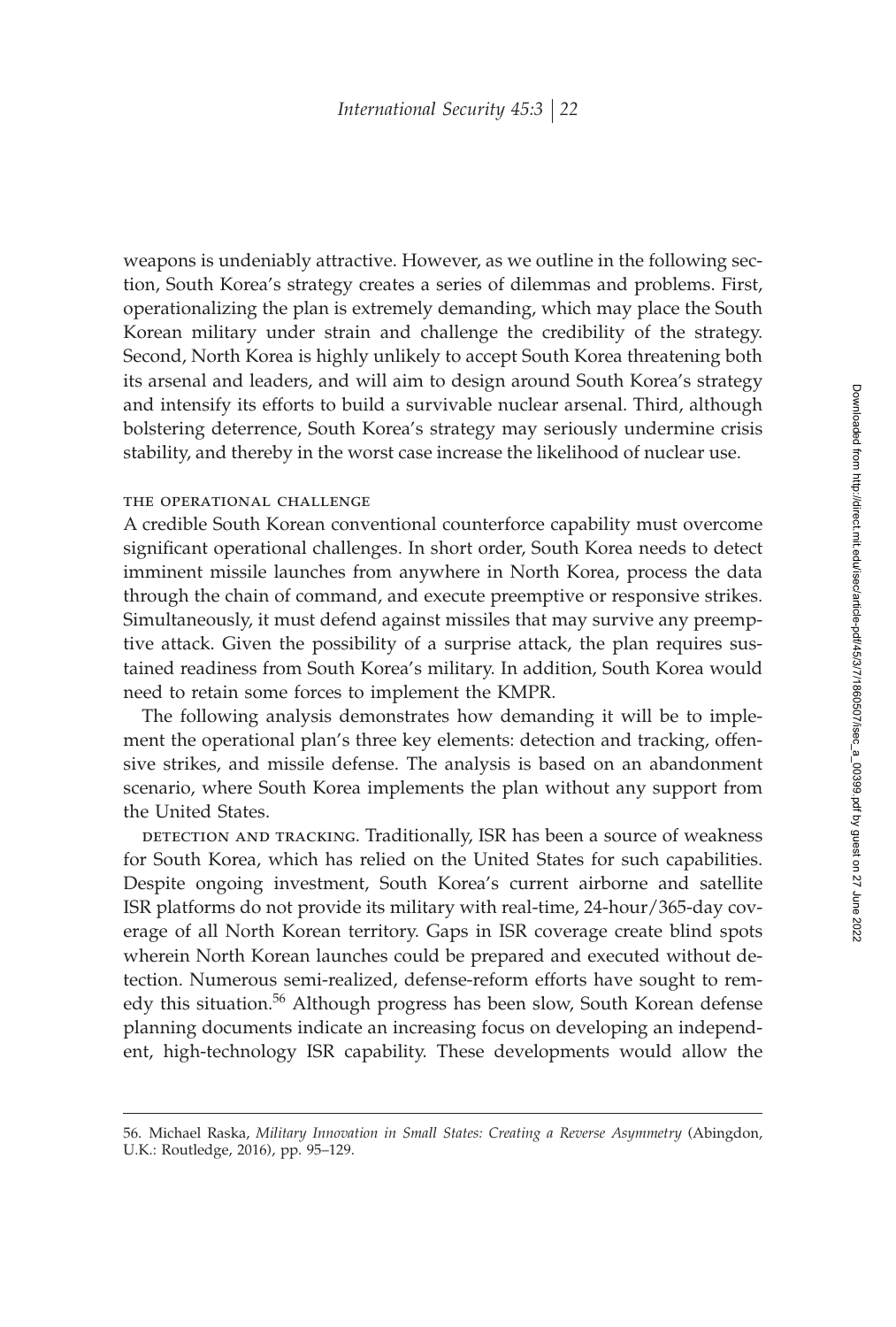South Korean military to leverage new sensor and data-processing technologies to independently perform Kill Chain and KMPR operations.<sup>57</sup>

South Korea is investing in UAVs and increased satellite coverage. It has procured four U.S.-made Global Hawk high altitude long endurance UAVs and is developing a family of indigenously designed UAVs.<sup>58</sup> The first Global Hawks entered service in December 2019. Once fully operational, the Global Hawks will greatly enhance South Korea's indigenous intelligencecollection capacity.<sup>59</sup> In addition, South Korea is procuring a constellation of satellites. Its KOMPSAT-6 and KOMPSAT-7 satellites, scheduled for launch in 2021, will significantly improve high-resolution coverage. $60$  However, only when a new series of four satellites (Project 425) becomes operational will South Korea potentially have full, real-time coverage of the peninsula, which is crucial to successfully operationalizing its strategy. These satellites, planned for deployment from 2023 to 2025, will be equipped with advanced synthetic aperture radar.<sup>61</sup> South Korea also intends to develop a constellation of cheaper nano ISR satellites equipped with synthetic aperture radar that can be indigenously launched into low orbit from solid-propellant rockets and will provide reliable, constant coverage of the peninsula.<sup>62</sup>

Even with full coverage of the peninsula, the ISR challenge for South Korea is daunting. It is impossible to assess the exact number of missile launchers South Korea would need to detect and track, but according to U.S. government

<sup>57.</sup> MND press release, August 14, 2019, p. 4; MND, "18–22 Gukbangjunggigyehoek, Hyanghu 5 Nyeongan 238 Jowon Tuip" [18–22 midterm defence plan, 238 trillion won will be invested for 5 years from now], *Bodojaryo* [press release], April 14, 2018, https://www.mnd.go.kr/user/ newsInFileDown.action?siteId=mnd&newsSeq=I\_10213&num=1; and Herbert C. Kemp, "Countering Mobile Missiles: Holding the Entire Launch Cycle at Risk," Mitchell Forum Paper Series No. 27 (September 2019), pp. 3–5, http://docs.wixstatic.com/ugd/a2dd91\_fa949ddd645048bda9 e7b0f50f77216c.pdf.

<sup>58.</sup> J.R. Ng, "Asia-Pacific Unmanned Aerial Vehicle Directory 2019," Asian Military Review, June/ July 2019, pp. 12–25.

<sup>59.</sup> Greg Waldron, "Global Hawk Arrival to Bolster Seoul's ISR Capabilities," *Flight Global*, December 22, 2019, https://www.flightglobal.com/defence/global-hawk-arrival-to-bolster-seoulsisr-capabilities/135914.article; and Lieber and Press, *The New Era of Counterforce*, pp. 42–44.

<sup>60.</sup> The KOMPSAT-6 will have an enhanced X-band synthetic aperture array to provide imagery of up to .05m resolution, and the KOMPSAT-7 will be equipped with an electro-optical camera with 30cm resolution. Korea Aerospace Research Institute, "Korea Multi-Purpose Satellite (KOMPSAT, Arirang)" (Daejeon: Korea Aerospace Research Institute, 2016), https://www.kari.re .kr/eng/sub03\_02\_01.do.

<sup>61. &</sup>quot;Thales Alenia Space Will Support Korean Aerospace Industry for the Development of a Constellation of Earth Observation Radar Satellites," *ThalesAlenia Space*, May 12, 2018, https:// www.thalesgroup.com/en/worldwide/space/press-release/thales-alenia-space-will-supportkorean-aerospace-industry.

<sup>62.</sup> MND, "Nugudo Neombol Su Eobsneun Yuneunghan Anbo Teunteunhan Gukbang," p. 4.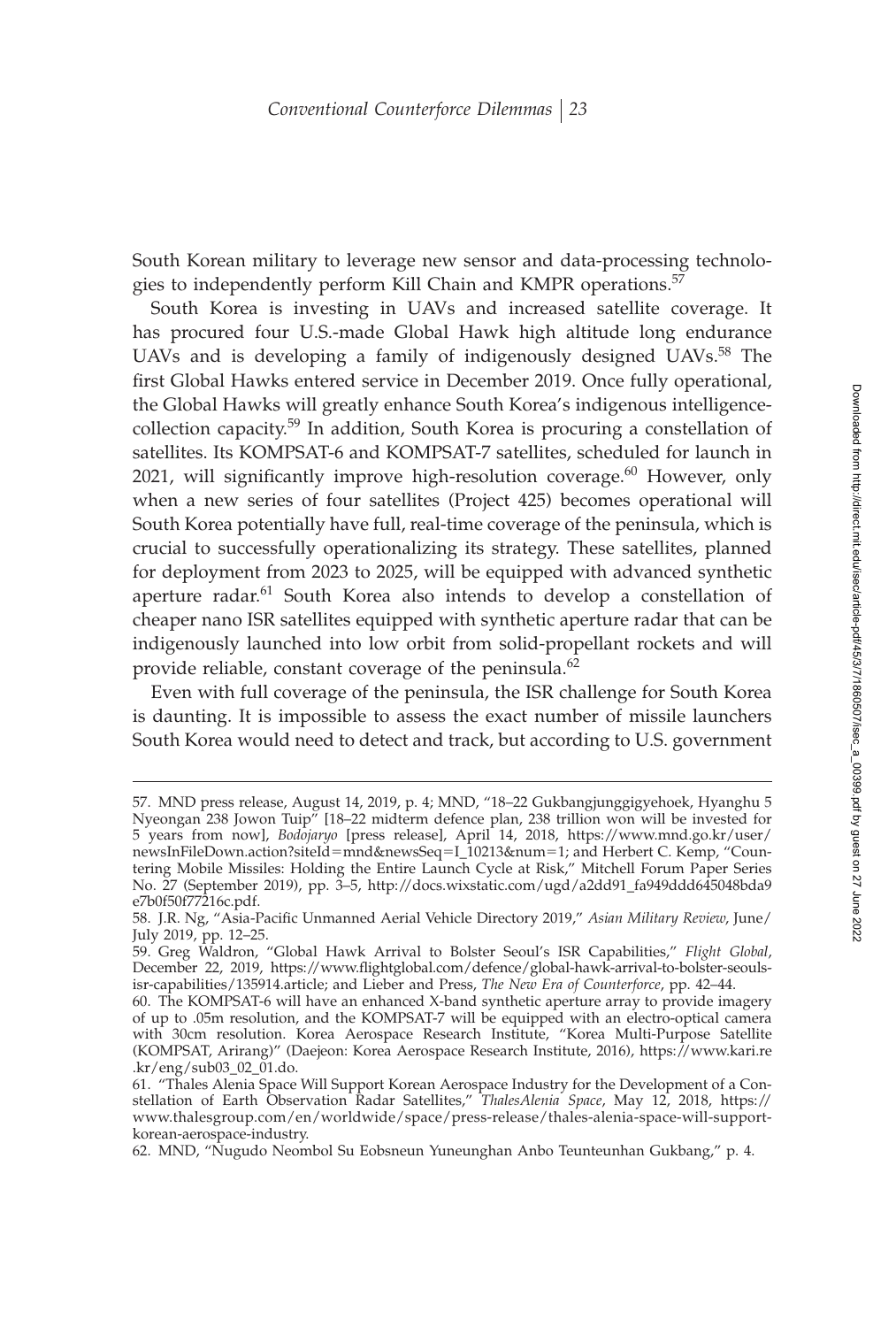estimates, launchers likely would number in the hundreds and missiles in the high hundreds or more.<sup>63</sup> During hearings in the South Korean National Assembly, lawmakers suggested as many as 200 launchers and more than 1,000 missiles, most of which are nuclear capable.<sup>64</sup> As it would be highly challenging to ascertain which missiles carried nuclear warheads, South Korea would likely be forced to take out all of them.<sup>65</sup>

Finally, the regime in Pyongyang has constructed thousands of hardened underground shelters around the country.<sup>66</sup> Open-source intelligence indicates that this type of underground construction is designed for leadership survival, protection of missiles, and general military capabilities.<sup>67</sup> This level of protection increases the complexity of both leadership and missile targeting, as well as the time Seoul would need to dedicate to ISR for both the Kill Chain and the KMPR strategies.

The time South Korea would have to detect the missiles is highly constrained. Original South Korean planning allowed thirty minutes from detection of an imminent North Korean launch to destruction of the launch vehicle.<sup>68</sup> However, as North Korean capabilities have developed, this reaction

<sup>63.</sup> U.S. government estimates suggest North Korea has around 100 launchers for its short-range, and approximately 50 launchers for its medium-range, ballistic missiles, with the number of missiles in the high hundreds. However, these figures have not changed in recent years. Plausibly, in line with its technological advances, North Korea also has pursued numerical advances. Office of the Secretary of Defense, *Military and Security Developments Involving the Democratic People's Republic of Korea* (Washington, D.C.: Department of Defense, 2017), https://fas.org/irp/world/dprk/ dod-2017.pdf.

<sup>64.</sup> Secretariat of the National Assembly, *Gukhoebonhoeuihoeuirok, Je 343 hoe–je 07 cha (2016 nyeon 07 wol 05 il)* [Minutes of a plenary session of the national assembly, 343rd National Assembly, No. 07 (July 5, 2016)], p. 10, http://likms.assembly.go.kr/record/new/getFileDown.jsp?CONFER\_NUM  $= 046187.$ 

<sup>65.</sup> Estimates of the number of North Korean nuclear warheads range from 30 to 100. See Gian Gentile et al., *Four Problems on the Korean Peninsula: North Korea's Expanding Nuclear Capabilities Drive a Complex Set of Problems* (Santa Monica, Calif.: RAND Corporation, 2019), p. 4.

<sup>66.</sup> Ashley Rowland and Yoo Kyong Chang, "Report: US Has Mapped North Korean Underground Escape Facilities," *Stars and Stripes*, August 05, 2015, https://www.stripes.com/news/ pacific/korea/report-us-has-mapped-north-korean-underground-escape-facilities-1.361678.

<sup>67.</sup> Joseph Bermudez, Victor Cha, and Lisa Collins, "Undeclared North Korea: The Sino-ri Missile Operating Base and Strategic Force Facilities," *Beyond Parallel* (Washington, D.C.: Center for Strategic and International Studies, January 19, 2019), https://beyondparallel.csis.org/undeclarednorth-korea-the-sino-ri-missile-operating-base-and-strategic-force-facilities/; Joseph S. Bermudez Jr., "North Korean Underground Facility: Probably Not a Ballistic Missile Silo," *38 North*, January 3, 2017, https://www.38north.org/2017/01/jsbermudez010316/; and C. Kenneth Quinones, "North Korea's Underground Construction," *NAPSNet Policy Forum*, October 5, 1998, https:// nautilus.org/napsnet/napsnet-policy-forum/north-koreas-underground-construction/.

<sup>68.</sup> This number was revealed during National Assembly questioning of the South Korean prime minister in 2013. See Secretariat of the National Assembly, *Gukhoebonhoeuihoeuirok, Je 320 hoe–je 11cha (2013 nyeon 11 wol 20 il)* [Minutes of a plenary session of the national assembly, 320th Na-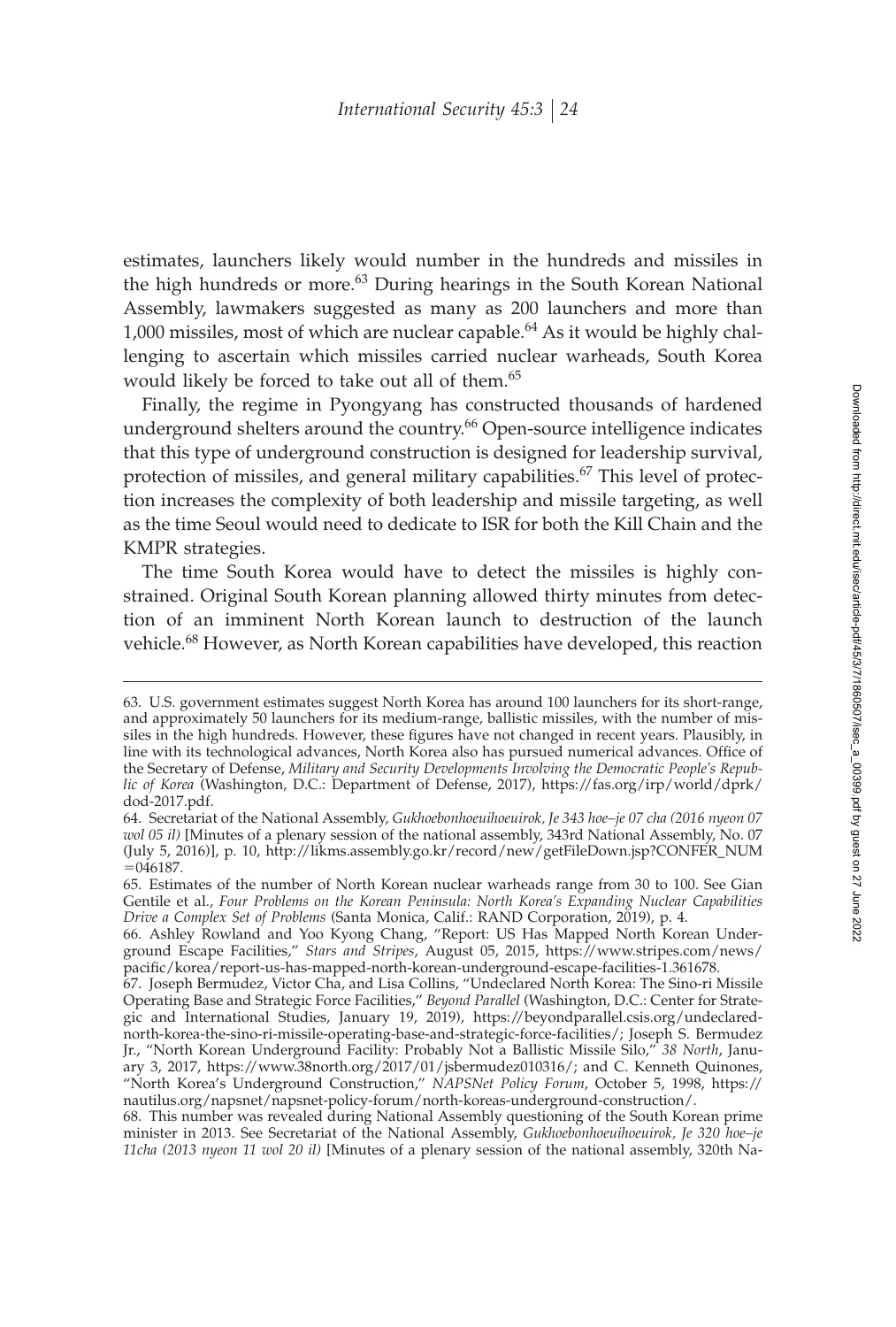time has most likely shortened. In 2018, the vice chairman of the U.S. Joint Chiefs of Staff, Gen. Paul Selva, stated that North Korea now could launch a ballistic missile in about twelve minutes.<sup>69</sup> This reduced time frame places increased emphasis on preemptive attacks in which South Korea could destroy missiles before they were ready to launch. $70$ 

offensive strikes. Even if South Korea managed to detect an imminent missile launch and track all necessary targets, the second operational challenge would be rapidly deploying strike platforms in sufficient numbers to destroy or disable them. To conduct a preemptive counterforce strike in a setting where warning time is limited, air-, sea-, and ground-launched cruise missiles and ballistic missiles are vital. Seoul is in the midst of a rapid buildup of such systems and now has the ability to target all regions of North Korea.<sup>71</sup> Nevertheless, it will be difficult for South Korea to maintain sufficient strike platforms—and to sustain the necessary readiness—to conduct a preemptive strike against hundreds of North Korean targets within a highly constrained timeframe.

South Korea's cruise missile capabilities have developed rapidly in recent years. The Hyunmoo-3 and Haesong weapon families include ground and sea (surface and subsurface) variants that can hit targets with high precision from up to 1,500 kilometers. The development trajectory also shows that South Korea is pursuing incremental increases in range and lethality. South Korea also purchased 260 German air-launched KEPD-350 Taurus cruise missiles and has potent aircraft available to deliver them. It is in the process of integrating the first forty F-35A stealth aircraft into its fleet, which likely will enable the ROK Air Force to penetrate and loiter over North Korean airspace undetected.<sup>72</sup> Moreover, its current, most advanced aircraft, fifty-nine F-15Ks, are more than a match for anything in the aging North Korean air force.

72. To exploit this loitering capability or launch from inside South Korean airspace, the South Ko-

tional Assembly, No. 11 (November 20, 2013)], p. 12, http://likms.assembly.go.kr/record/new/ getFileDown.jsp?CONFER\_NUM-043297.

<sup>69.</sup> Colin Clark, "VCJCS Selva: North Korea Hasn't Demonstrated Key Tech to Nuke US Yet," *Breaking Defense*, January 30, 2018, https://breakingdefense.com/2018/01/vcjcs-selva-north-koreahasnt-demonstrated-key-tech-nuke-us-yet/.

<sup>70.</sup> The launch cycle of a ballistic missile consists of "moving to launch position, launching, reloading or repositioning, and displacing to replenish missile loads." Kemp, *Countering Mobile Missiles*, p. 5.

<sup>71.</sup> In 2019, South Korean media reported that South Korea possessed more offensive (ballistic and cruise) missiles than North Korea. "S. Korea Has More Missiles Than N. Korea, Plans Further Beef-Up: Military Officials," Yonhap News Agency, August 1, 2019, https://en.yna.co.kr/view/ AEN20190801009100325.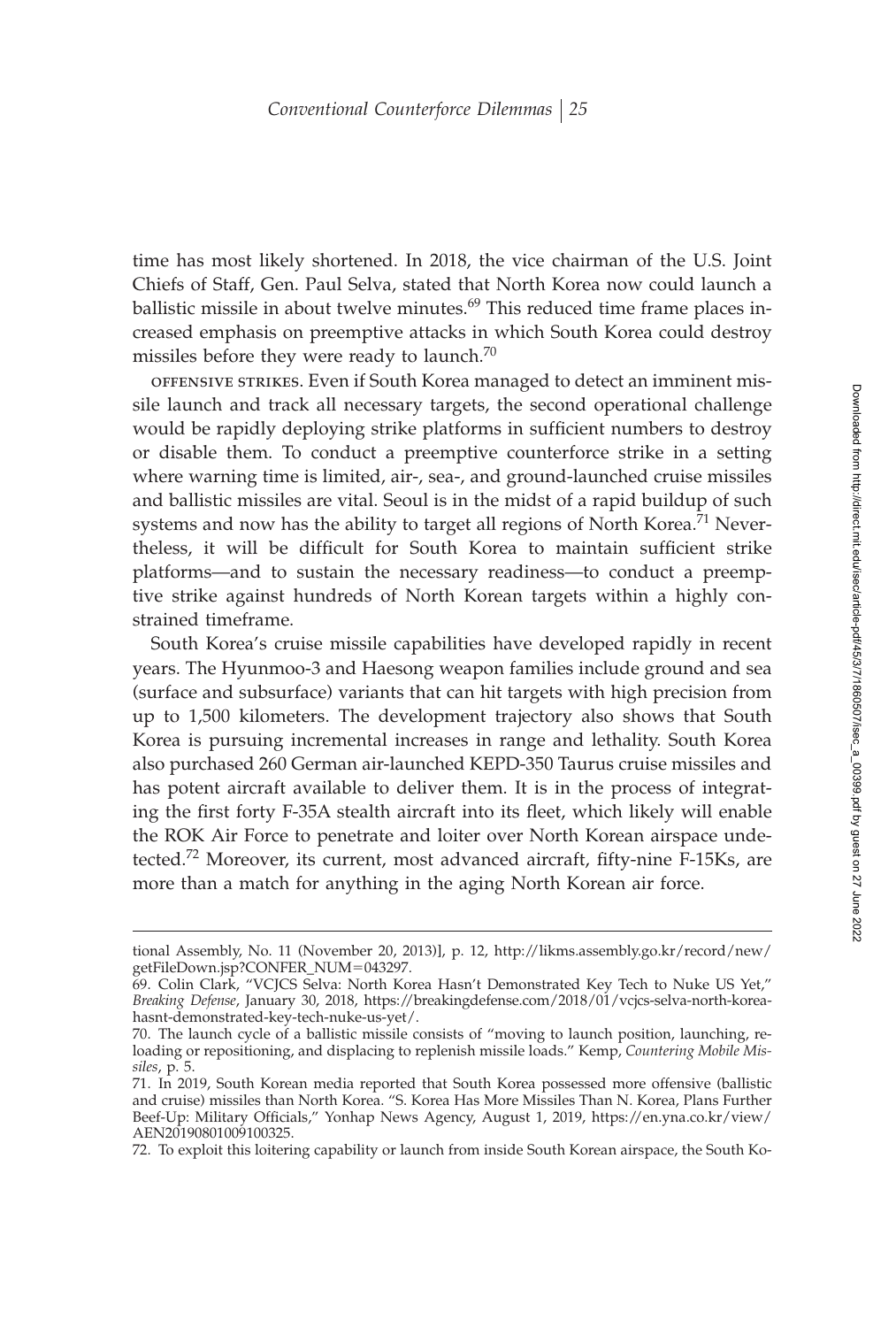Alongside South Korea's cruise missile capability sits a burgeoning force of Hyunmoo-2 series of ballistic missiles. These missiles are currently limited to a maximum range of 800 kilometers but carry a variety of payloads and give South Korea the ability to target most of North Korea from South Korea's southern tip. Some reports suggest the ROK Navy also plans to deploy a variant of the Hyunmoo-2 ballistic missile on its new Dosan ahn Chango–class submarine.<sup>73</sup> Further, in 2017, the army revealed the Hyunmoo-4 ballistic missile, which can carry a heavier payload and could target deeply buried military and leadership facilities.<sup>74</sup> Two of these missiles, each capable of carrying a 2,000-kilogram warhead, were tested in March 2020, with one failure.<sup>75</sup> In addition to these ballistic missiles, South Korea also is likely to rely on tactical missile systems to target both North Korea's leadership and missiles. South Korea possibly would seek to attack aboveground leadership facilities in Pyongyang with cluster munitions through the U.S.-designed ATACMS Block I-A. A Korean-made derivative of this system, the Korea Tactical Surface to Surface Missile (KTSSM-I) is in development with a proposed deployment date of 2021. With a range of 120 kilometers, a precise targeting capability, and a bunker-penetrating warhead, this missile is designed to counter North Korean artillery and multiple-launch rocket systems (MLRSs) in hardened tunnels proximate to the demilitarized zone  $(DMZ)$ <sup>76</sup> A derivative of this missile, the KTSSM-II, reportedly has a longer range and will be tasked with destroying unprotected North Korean short-range ballistic missiles (SRBMs) and longrange MLRS.<sup>77</sup>

Despite this buildup, it remains to be seen if South Korea possesses adequate deliverable offensive capabilities to comprehensively target North Korean missile launchers and C2 facilities. The precise number of South Korean missiles is unknown. One South Korean news report suggested

rean military also developed the Korea global positioning system (GPS) guided bomb. Park Byong-su, "South Korea's Guided Bomb to be Equipped with US Military GPS," *Hankyoreh*, August 15, 2016, http://english.hani.co.kr/arti/english\_edition/e\_international/756752.html.

<sup>73.</sup> Gabriel Dominguez, "South Korea Developing SLBMs for KSS-III Attack Submarines," *Jane's Defence Weekly*, June 2, 2016.

<sup>74.</sup> Hyo Seol and Jang-Wook Lee, "Deterring North Korea with Non-Nuclear High-Tech Weapons: Building a '3K+' Strategy and Its Applications," *Korean Journal of Defense Analysis*, Vol. 30, No. 2 (June 2018), p. 202, https://kida.re.kr/cmm/viewBoardImageFile.do?idx-24259.

<sup>75.</sup> Dae Young Kim, "South Korea Conducts First Test Launch of Hyunmoo-4 Ballistic Missile," *Jane's Defence Weekly*, May 11, 2020.

<sup>76. &</sup>quot;China and Northeast Asia–Republic of Korea Army," *Jane's Sentinel Security Assessment*, January 1, 2020.

<sup>77.</sup> Ibid.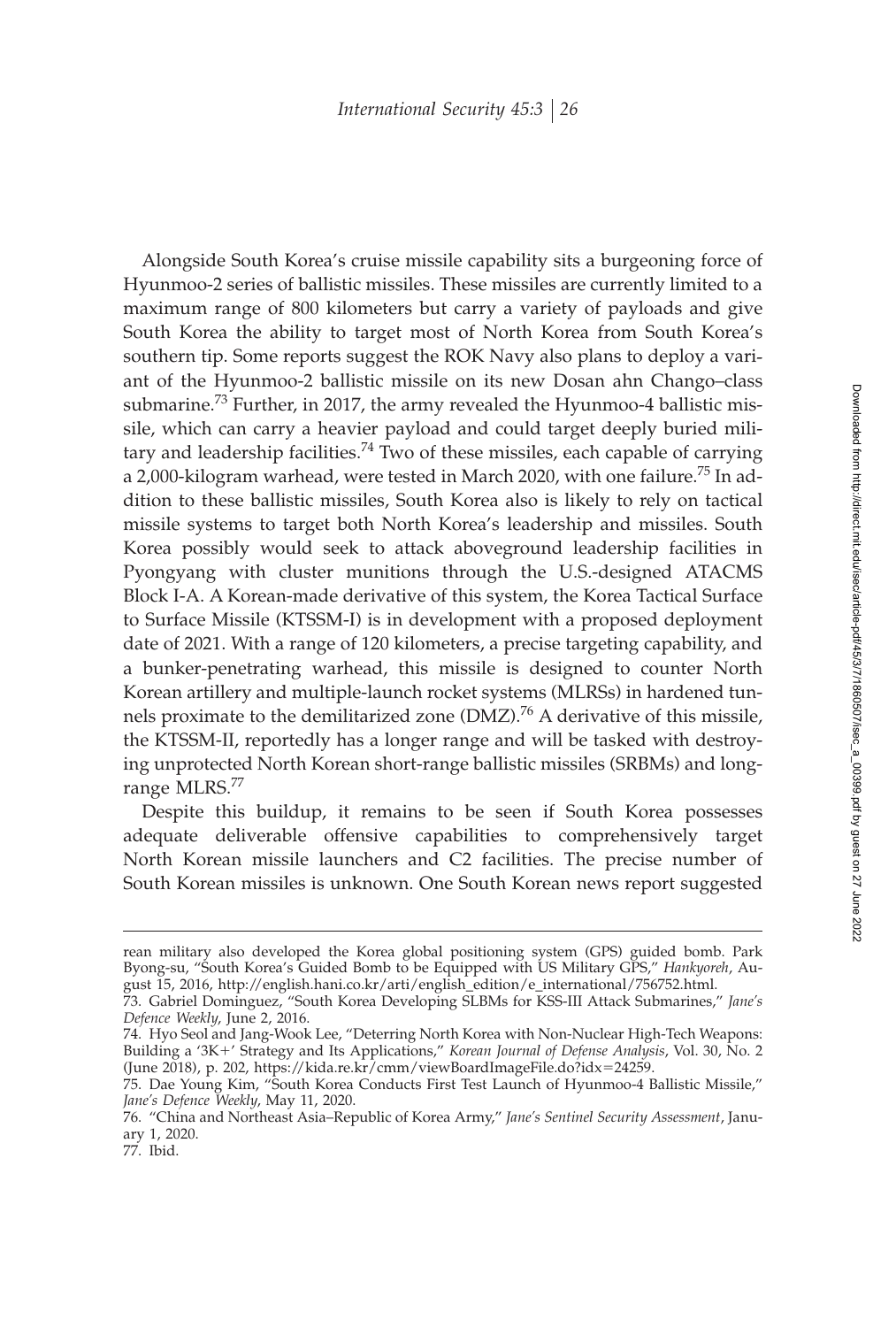that South Korea's goal was to have 1,700 ballistic and cruise missiles by 2017 and more than 2,000 by the 2020s.<sup>78</sup> This, in theory, would allow South Korea to destroy 70 percent of North Korea's long-range artillery and missiles within twenty-four hours of a conflict starting.<sup>79</sup> Even if this figure is correct, it remains uncertain whether South Korea has a sufficient number of missile launchers to use under combat conditions.<sup>80</sup> For air-launched capabilities, some calculations are possible. Using U.S. Air Force statistics and the number of ROK Air Force F-15K aircraft, it is possible to estimate that South Korea could deploy eighty-six Taurus missiles in a first strike against North Korean targets.<sup>81</sup> In other words, while it may be possible in theory that South Korea could mobilize enough strike platforms, it is far from certain.

Even if South Korea had sufficient missiles, numbers alone are not a good indicator of capability. Instead, the key variable is readiness: ease and time of deployment and clarity of C2 procedures determine effectiveness. It will be highly challenging to maintain sufficient readiness, because the risk of a surprise attack can never be ignored. For example, if South Korea intends for the Kill Chain to activate on extremely short notice, then its aircraft must be maintained in a constant state of alert. This stresses aircraft, aircrews, and maintenance cycles and ultimately may undermine force readiness. Similarly, the ROK Navy faces the dilemma of maintaining enough vessels at sea proximate to North Korea to project sufficient power to make any counterforce plan realistic. Although the navy is rapidly building its strike capabilities, the realities of training and maintenance cycles and other operations mean perhaps only 30 percent of its fleet is deployable at any one time. In 2019, the ROK Navy admitted that insufficient numbers of Aegis-capable vessels made it unable to track a North Korean ballistic-missile launch.<sup>82</sup>

<sup>78.</sup> Kim Tae-hoon, "'24Sigan Nae Buk Haeksim 70% Pagoe' Jeollyeok Hwakbo" [Securing military power, to "destroy 70% of North Korea's core within 24 Hours"], *SBS News*, January 25, 2016, https://news.sbs.co.kr/news/endPage.do?news\_id-N1003381253. 79. Ibid.

<sup>80.</sup> South Korea possessed sixty ground-to-ground missile launchers. *2016 Defense White Paper*, p. 268; and *2018 Defense White Paper*, p. 332.

<sup>81.</sup> The ROK Air Force operates fifty-nine F-15Ks (USAF F-15Es). Assuming 73 percent readiness would mean forty-three available aircraft capable of carrying two Taurus missiles each. For readiness rates, see Stephen Losey, "Aircraft Mission-Capable Rates Hit New Low in Air Force, Despite Efforts to Improve," *Air Force Times*, July 26, 2019, https://www.airforcetimes.com/news/yourair-force/2019/07/26/aircraft-mission-capable-rates-hit-new-low-in-air-force-despite-efforts-toimprove/.

<sup>82.</sup> Yu Yong-weon, "Aegis Ships Missed N. Korea's Recent Missile Launches," *Chosun Ilbo*, October 11, 2019, http://english.chosun.com/site/data/html\_dir/2019/10/11/2019101100958.html.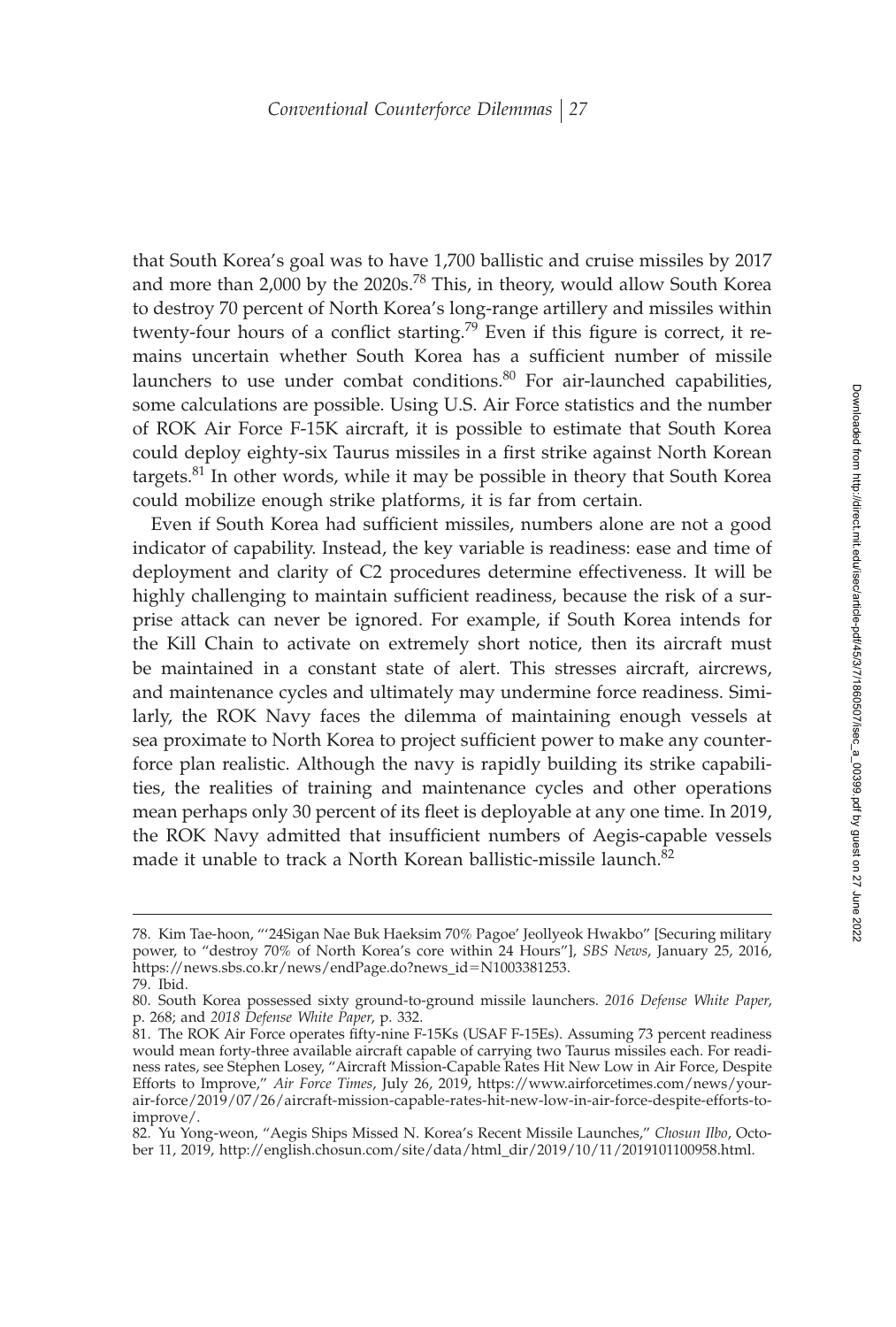A further problem is that a counterforce operation would unlikely happen in isolation. For example, in response to a South Korean preemptive attack, North Korea would probably retaliate by using its massed artillery against Seoul and other important areas proximate to the DMZ. The South Korean military therefore cannot plan for a preemptive assault on North Korean nuclear capabilities alone. Instead, it needs the capacity to simultaneously neutralize other North Korean capabilities while surviving the onslaught. Although some tactical missile systems and other capabilities are dedicated to this purpose, the ROK Air Force and the Navy would be hard pressed to enact a successful defense of South Korean areas from conventional assault while launching offensive counterforce attacks.<sup>83</sup> Moreover, the need to keep high-end South Korean military assets in a state of readiness for counterforce missions would divert these resources from other operations, including patrolling South Korean airspace and territorial waters to deter other regional actors, such as China or Russia.

Finally, given the large number of high-value structures capable of housing the North Korean leadership and elites, South Korea may need to task the KMPR with a substantial proportion of its strike capabilities. In any conflict, the North Korean leadership is likely to hide in deeply buried shelters that require multiple strikes with large warheads to either collapse the structures or entomb the occupants. $84$  As the KMPR concept is retaliatory in nature, it requires survivable C2 and launch facilities, because South Korea would activate KMPR only following a North Korean attack.

missile defense. Finally, unless South Korea preemptively can identify and destroy all necessary targets, it must rely on KAMD to intercept any initial or remaining missiles from a North Korean attack. Successful missile defense is a function of the number of targets to be defended; quality, readiness, and location of the missile defenses; quality and number of the attacking missiles; defender's level of information about the likelihood, origin, and targets of any attack; and attacker's level of information about the opposing missile defenses. Even if deployed against only a limited number of surviving North Korean missiles, successful missile defense will be difficult for South Korea.

<sup>83.</sup> Key capabilities include MLRS, the Korea GPS guided bomb, and the KTSSM. See Gabriel Dominguez, "ROKA Highlights Role Ballistic Missiles Could Play in Conflict with Pyongyang," *Jane's Defence Weekly*, October 20, 2017; and Park, "South Korea's Guided Bomb."

<sup>84.</sup> See Eric M. Sepp, *Deeply Buried Facilities: Implications for Military Operations*, Centre for Strategy and Technology Air University Occasional Paper No. 14 (Maxwell Air Force Base, Ala.: Air War College, May 2000), pp. 22–30.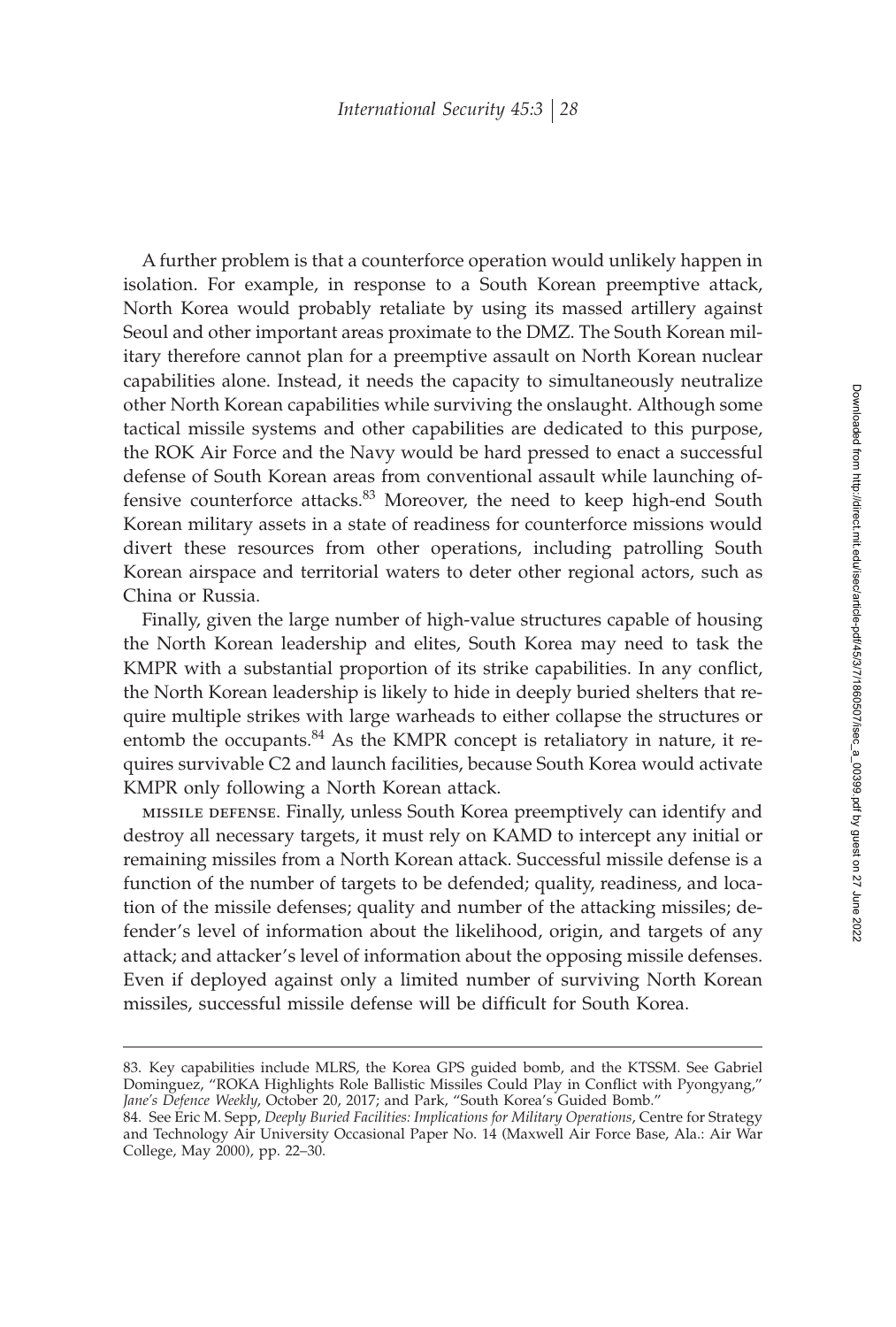The first challenge is detecting and tracking North Korean missiles. South Korea already operates two Israeli-made Green Pine Block-B missile defense radars and will procure the more advanced Block-C system in the early 2020s.<sup>85</sup> It is also developing indigenously designed medium- and long-range 3D radar systems.<sup>86</sup> Complementing its land-based capabilities, South Korea also possesses three Aegis destroyers capable of tracking ballistic missile launches and plans to acquire three more.

However, even if South Korea is investing significantly in its detection and tracking capabilities, the potential number of North Korean missiles combined with the wealth of high-value military and civilian targets in South Korea—poses substantial challenges for South Korean missile-defense planners. If detected only upon launch, a North Korea SRBM attack would give South Korean defenses less than six minutes to react. This leaves South Korean missile defense systems only a short period to detect, track, and intercept and incoming missile.<sup>87</sup>

In addition, it remains uncertain whether South Korea has enough interceptors—and adequate geographic coverage—to defend itself against surviving North Korean missiles. The goal of the KAMD is, through development of a layered missile-defense system, to provide defensive coverage over the entire country. However, the 2018 South Korean defense white paper asserted that South Korea currently has only the ability to protect strategic targets in Seoul and key airbases.<sup>88</sup> This suggests an initial focus on ensuring C2 survivability and maintaining the capacity to respond to North Korean attacks.

South Korea currently possesses eight Patriot batteries. The exact number of missiles these batteries can intercept depends on their configuration; theoretically, the combination amounts to several hundred missiles.<sup>89</sup> However, it is

<sup>85.</sup> John Grevatt, "South Korea to Procure Additional 'Green Pine' Radars," *Jane's Defence Weekly*, November 28, 2018.

<sup>86. &</sup>quot;LRS-180," *Jane's C4ISR & Mission Systems: Land*, September 21, 2018; and "LRD-450," *Jane's C4ISR & Mission Systems: Land*, June 10, 2019.

<sup>87.</sup> A ballistic missile fired 500 kilometers from its target will impact in about six minutes. Rodney P. Rempt and Marvin J. Langston, "Theater Missile Defense: Technologies to Support a New Naval Mission," *Johns Hopkins APL Technical Digest*, Vol. 14, No. 2 (1993), p. 143, https://www .jhuapl.edu/Content/techdigest/pdf/V14-N02/14-02-Rempt.pdf.

<sup>88.</sup> *2018 Defense White Paper*, p. 80.

<sup>89.</sup> News reports indicated that South Korean batteries have a mix of PAC-3 and PAC-2 GEM-T. This increases the types, but reduces the number, of targets that can be intercepted. Kim Gamel and Yoo Kyong Chang, "South Korea Reportedly Moves Patriot Missiles Defense Battery to Seoul," *Stars and Stripes*, October 1, 2020, https://www.stripes.com/south-korea-reportedlymoves-patriot-missile-defense-battery-to-seoul-1.613773#:~:text=1%2C%202019.&text=SEOUL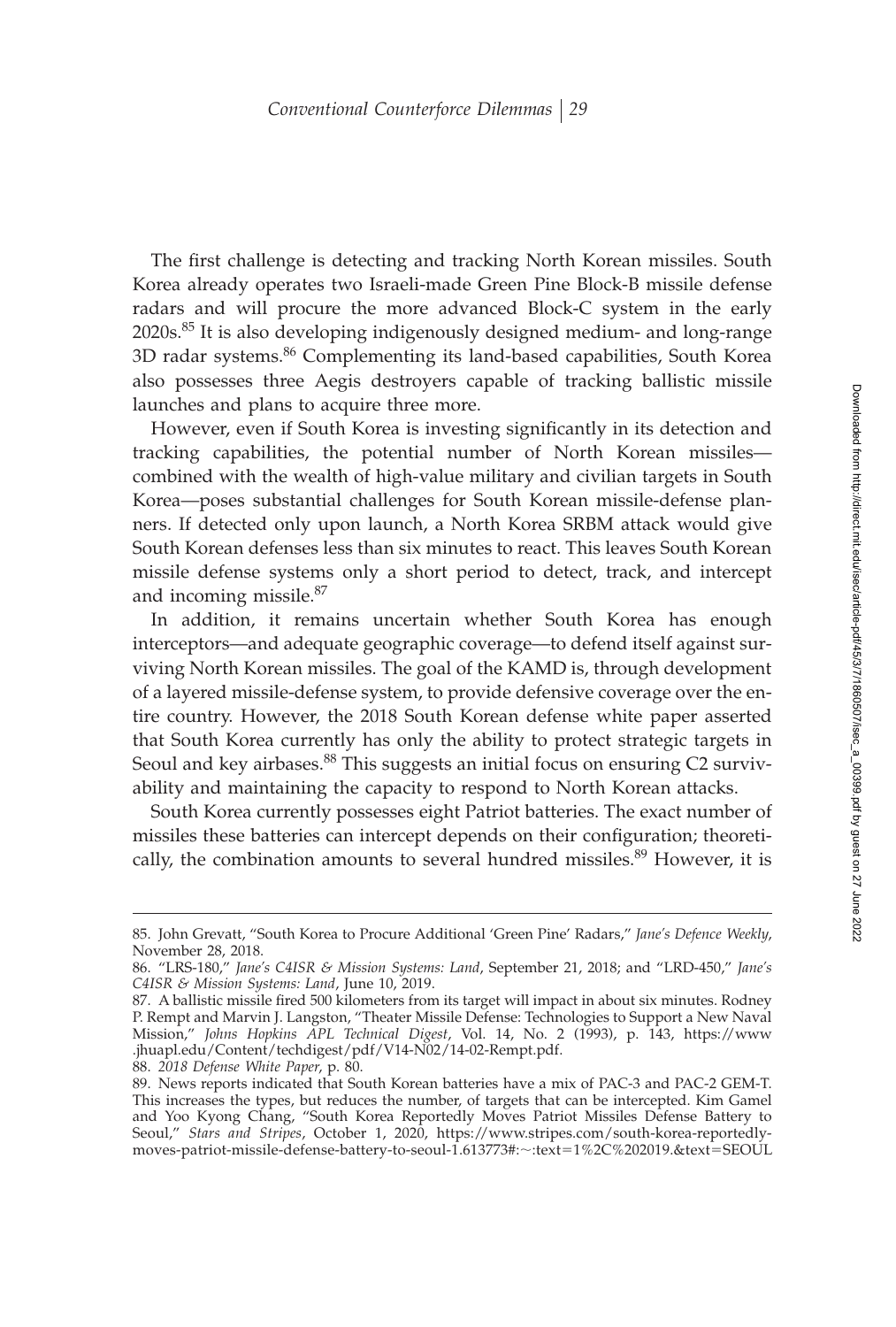unlikely that all Patriot batteries will be functional or deployed at the same time, given their training and maintenance requirements. It is also plausible that North Korea will utilize other conventional capabilities, including decoys, aircraft, drones, and rockets, to overwhelm or destroy South Korean missile defense systems before they can intercept any nuclear-armed warheads. In addition, the Patriot batteries have a relatively small defendable footprint. The need to defend many targets across the country means that North Korea could target one or two batteries with multiple warheads until the battery is exhausted. That would leave South Korean defense planners with a difficult choice—protect higher-value targets using multiple Patriot batteries or disperse the batteries across the country and risk them being overwhelmed. To alleviate this deficiency, South Korea is deploying the indigenously designed KM-Sam, also known as the Cheongung Block 1 and Cheongung Block  $2.90$ The latter is tasked with intercepting ballistic missiles. South Korea reportedly intends to procure six to eight batteries of the Block-2 variant, with each battery capable of launching twenty-four missiles.<sup>91</sup> For higher-altitude interception (50 to 60 kilometers), a further system named the L-SAM, with capabilities reportedly approximate to the U.S. THAAD system, is in development.<sup>92</sup>

South Korea currently does not have a sea-based interception capability (only detection capabilities), as the combat system of its current Aegis destroyers is incapable of full BMD operations.<sup>93</sup> The three new Aegis destroyers the ROK Navy is procuring will have full BMD capability and could provide South Korea a high-altitude interceptor to complement its ground-based terminal systems. However, missile defense from the sea is complicated for South Korea given geographic constraints and the limited number of BMD-capable ships. It also requires ships to be deployed in specific and small areas, allowing

<sup>%2</sup>C%20South%20Korea%20%E2%80%94%20South%20Korea,local%20news%20agency%20 reported%20Tuesday.

<sup>90.</sup> The Cheongung system was partially developed with Russia's Almaz-Antey design bureau, which also designed the S300 and S400 systems. See "Cheongung," *Jane's Land Warfare Platforms: Artillery & Air Defence*, November 14, 2019.

<sup>91.</sup> Lee Cheol Jae, "KAMD Haeksimin Cheongung Beullok2 Naenyeon Yangsan . . . Haeoeseo Keun Gwansim" [Cheongung block 2, the core of KAMD in mass production next year . . . great attention from overseas], Jungangilbo [JoongAng daily], January 12, 2018, https://news.joins .com/article/22235553.

<sup>92. &</sup>quot;S. Korea Decides to Push in Earnest for Development for Indigenous Long-Range Surface-to-Air-Missile," Yonhap News Agency, December 4, 2019, https://en.yna.co.kr/view/AEN20191204 009700325.

<sup>93.</sup> South Korea's three current Aegis destroyers are equipped with the Baseline 7 version of the Aegis Combat System and armed with SM-2 Block IIIA and IIIB missiles.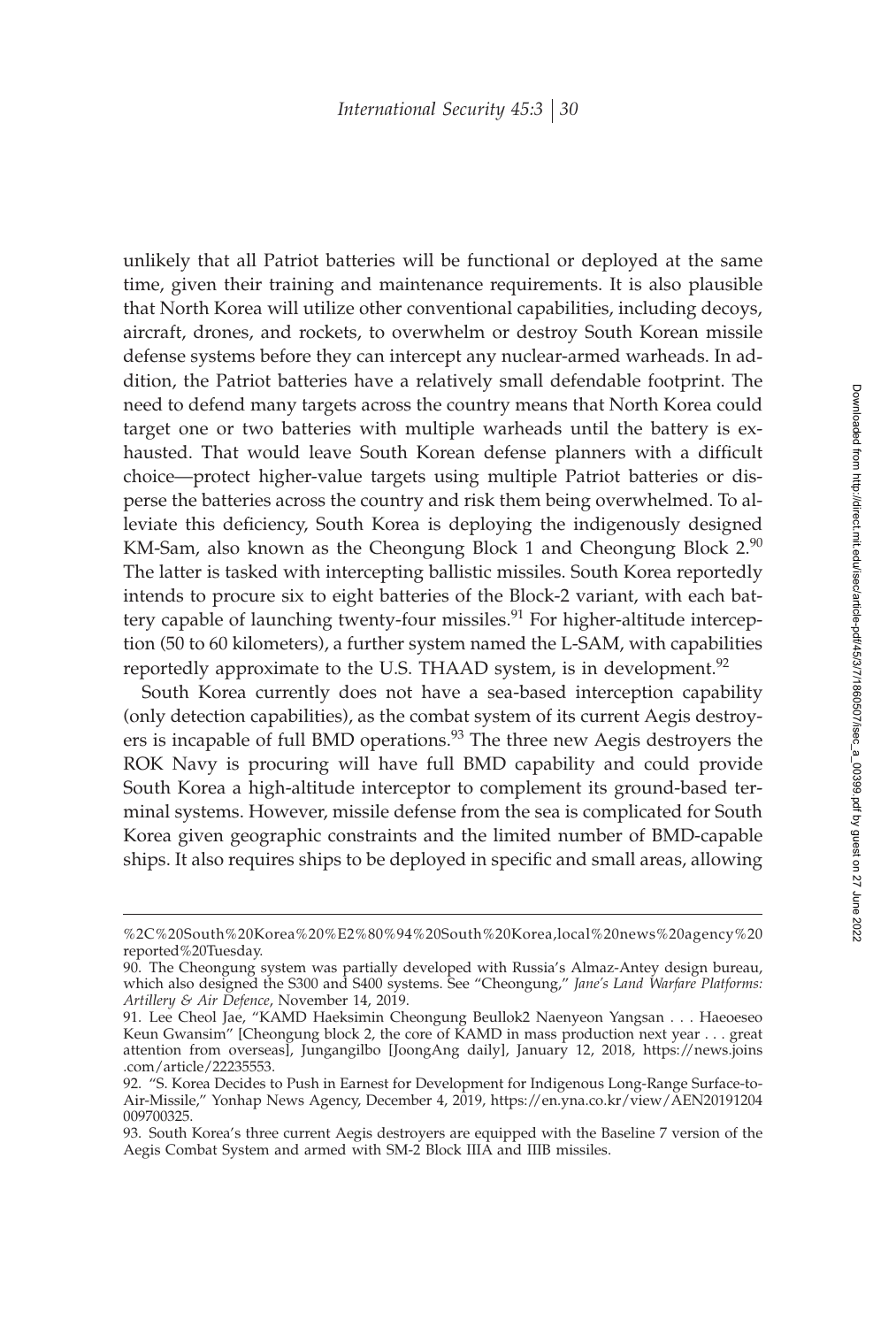their interceptors optimal trajectory to defend against weapons threatening the shore.<sup>94</sup> Further, interceptors optimized for shipborne theater missile defense may not be suitable to intercept North Korean SRBM that can operate at low altitudes.<sup>95</sup>

In the future, the deployment of new and upgraded systems will increase both the number of incoming targets capable of being intercepted and the size of the defended footprint. This may provide South Korea with defensive coverage over a greater portion of the country. Nevertheless, missile defense remains an incredibly complex task with a high possibility of leakage.

### the design around challenge

As the preceding analysis showed, for South Korea to establish a credible counterforce capability is technically and operationally challenging. The arms race instability it almost certainly will create on the Korean Peninsula compounds these challenges. Arms race instability refers to a situation in which states race for new arms because they fear the other side is developing capabilities that might enable a preemptive or preventive attack.<sup>96</sup> South Korea's strategy gives North Korea strong incentives to race for new weapons to ensure the survivability and penetrability of the North Korean nuclear arsenal.

For South Korea, the problem with arms race instability is not the costs or political fallout and mistrust that arms races may generate: if South Korea could be certain that its new capabilities would deny North Korea the ability to threaten a nuclear attack, then both costs might be worth the price.<sup>97</sup> Instead, South Korea's key problem is that offensive nuclear capabilities are eas-

<sup>94.</sup> David B. Larter, "The US Navy Is Fed Up with Ballistic Missile Defense Patrols," *Defense News*, June 16, 2018, https://www.defensenews.com/naval/2018/06/16/the-us-navy-is-fed-up-withballistic-missile-defense-patrols/.

<sup>95.</sup> There is a debate within South Korea about purchasing the SM-3 Block IIB midcourse ballistic missile interceptor or the SM-6 multipurpose air defense missile capable of terminal ballistic missile defense. Likely, vessels will carry a mix of SM-3 Block IIB and either SM-2 or SM-6 missiles. Jeff Jeong, "South Korea to Buy Ship-Based Interceptors to Counter Ballistic Missile Threats," *Defense News*, October 12, 2018, https://www.defensenews.com/naval/2018/10/12/south-korea-tobuy-ship-based-interceptors-to-counter-ballistic-missile-threats/#:~:text=SEOUL%20%E2%80 %94%20The%20South%20Korean%20military,last%20year%2C%E2%80%9D%20said%20Maj.

<sup>96.</sup> Thomas C. Schelling and Morton H. Halperin, *Strategy and Arms Control* (New York: Twentieth Century Fund, 1961), p. 37. See also Heather Williams, "Asymmetric Arms Control and Strategic Stability: Scenarios for Limiting Hypersonic Glide Vehicles," *Journal of Strategic Studies*, Vol. 42, No. 6 (2019), pp. 789–813, doi.org/10.1080/01402390.2019.1627521.

<sup>97.</sup> See Charles L. Glaser, "When Are Arms Races Dangerous? Rational versus Suboptimal Arming," *International Security*, Vol. 28, No. 4 (Spring 2004), pp. 44–84, doi.org/10.1162/01622 88041588313.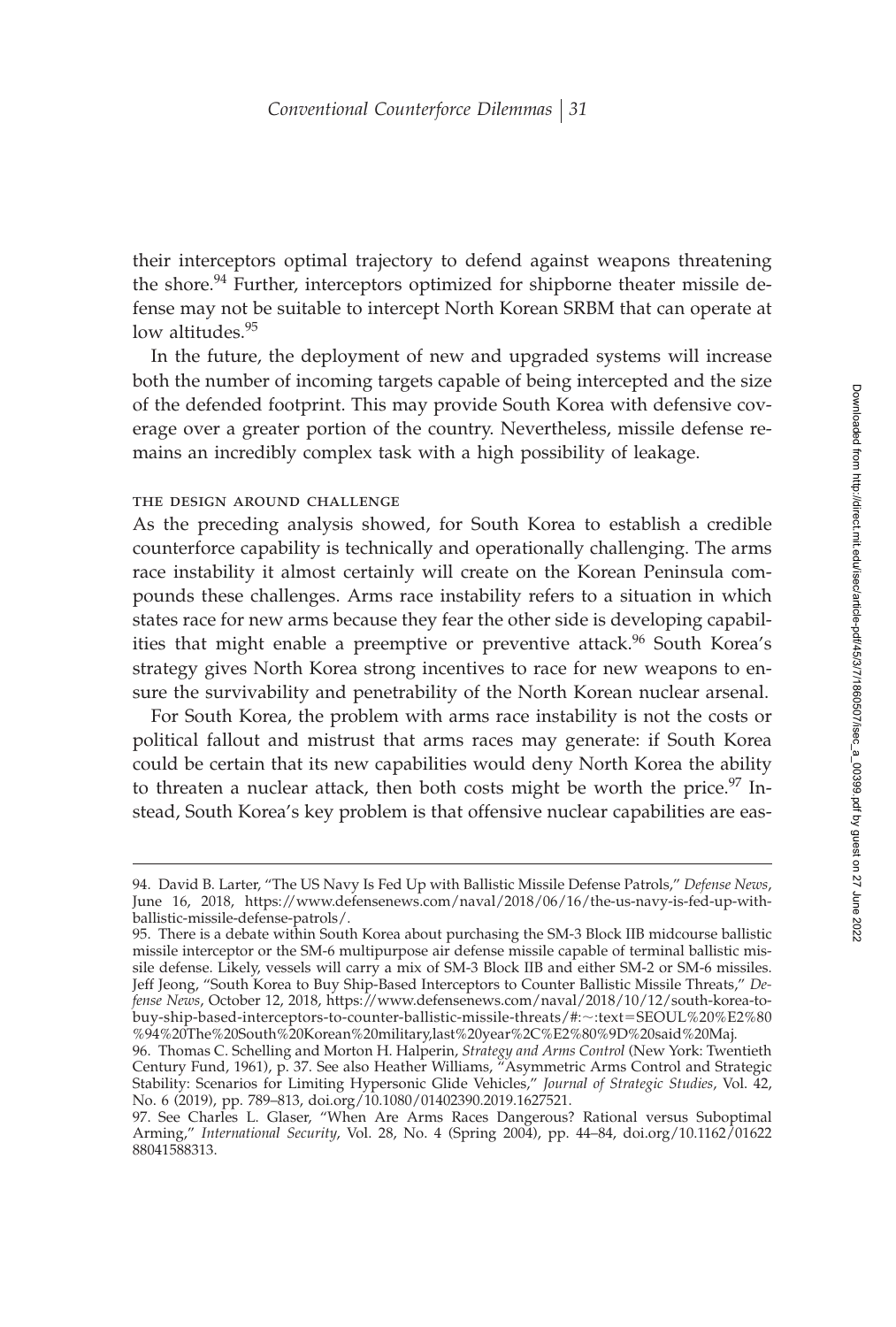ier and less expensive to develop than the conventional capabilities designed to stop them.<sup>98</sup> Moreover, because effective deterrence requires clear communication of capabilities, the aggressor has substantial opportunities to find solutions to the capabilities it faces.<sup>99</sup>

North Korean missile and weapon tests since 2016 strongly indicate that the country seeks to counter missile defenses and disrupt counterforce capabilities. It has demonstrated the ability to launch multiple missiles simultaneously, a variety of missile types capable of flying different ballistic trajectories, and a fully mobile launch capability.<sup>100</sup> Moreover, North Korea is building up its arsenal and developing new advanced ballistic missiles. That many of these systems have short ranges implies they are directed against South Korea and its counterforce strategy. In January 2020, the U.S. vice chairman of the Joints Chiefs of Staff, Gen. John Hayten, stated that North Korea is "building new missiles, new capabilities, new weapons as fast as anybody on the planet. $101$  Indeed, if North Korea is capable of efficiently producing these capabilities on a large scale, then it will have developed a potent ability to counter extant defensive and counterforce capabilities.

Even if South Korea is investing in a series of advanced ISR, strike, and missile defense capabilities, the long lead times and the technology development costs make it challenging for Seoul to obtain an advantage in the actionreaction dynamic. An example of this dilemma is South Korea's proposed development of a nuclear-powered attack submarine (SSN). The main SSN program rationale is to counter future North Korean ballistic missile submarines (SSBs). Although South Korea already operates a potent fleet of advanced, conventionally powered submarines, a nuclear-powered class would allow its navy to loiter submerged outside North Korean submarine bases for sustained periods.<sup>102</sup> However, the costs and technological hurdles of inde-

<sup>98.</sup> In the conventional realm, designing around counterforce capabilities is generally easier because conventional threats and costs are contestable. Edward Rhodes, "Conventional Deterrence," *Comparative Strategy*, Vol. 19, No. 3 (2000), p. 226, doi.org/10.1080/01495930008403210. 99. Ibid.

<sup>100.</sup> Michael Elleman, "North Korea's New Short-Range Missiles: A Technical Evaluation," *38 North*, October 9, 2019, https://www.38north.org/2019/10/melleman100919/.

<sup>101.</sup> Zachary Cohen, "No. 2 U.S. General Says North Korea Building New Missiles 'As Fast as Anybody on the Planet'," *CNN*, January 17, 2020, https://www.cnn.com/2020/01/17/politics/ hyten-north-korea-new-missiles/index.html.

<sup>102.</sup> Although South Korea has not decided to procure nuclear submarines, it has established a task force to assess the feasibility of such a program. Yoo Kang-moon, "S. Korean Navy Pursuing Acquisition of Nuclear-Powered Submarine," *Hankyoreh*, October 11, 2019, http://www.hani .co.kr/arti/english\_edition/e\_national/912881.html.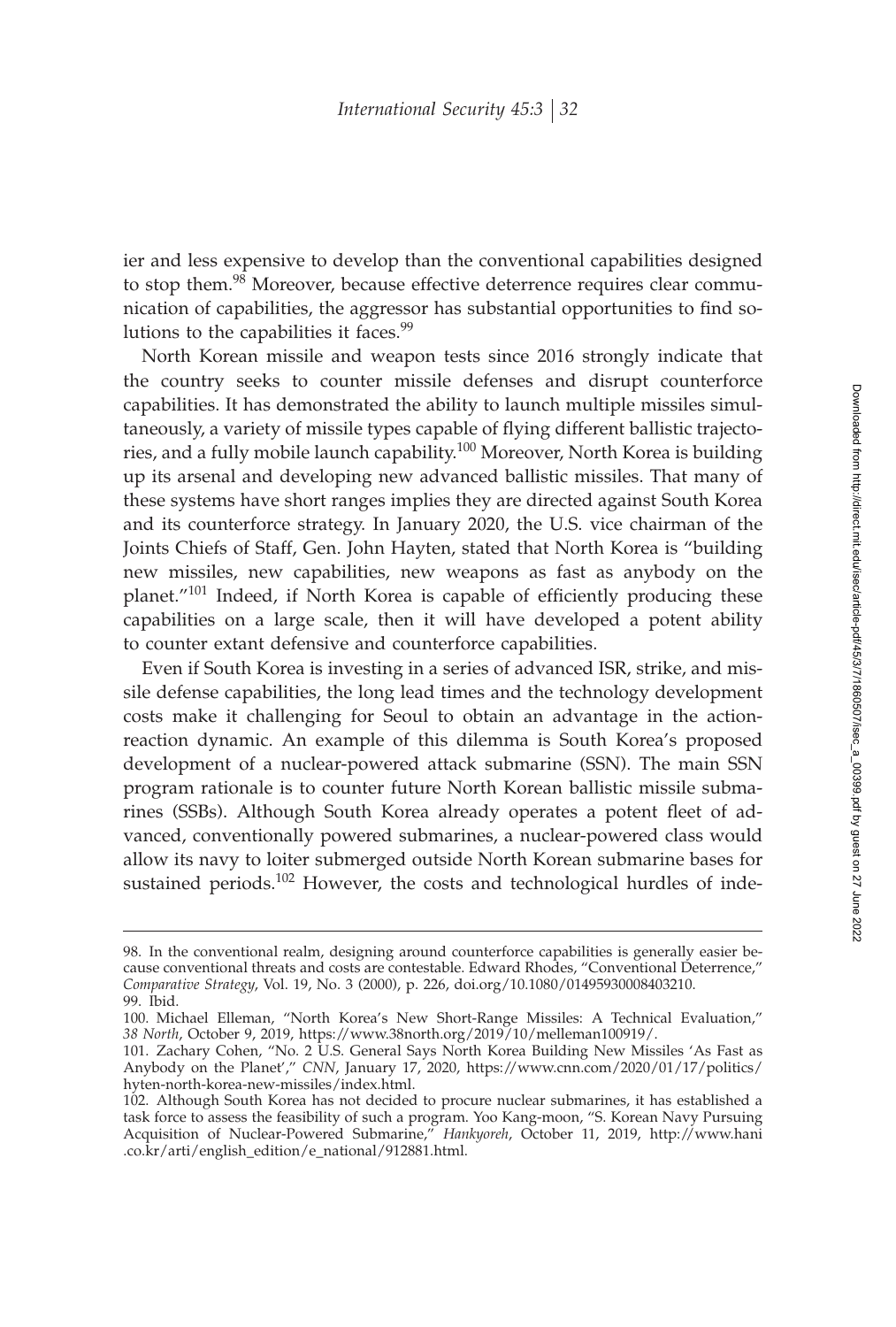pendently developing and operating such a capability may prove impossible for South Korea to meet.

#### the stability challenge

A further broad challenge springing from South Korea's strategy is its potential negative impact on crisis stability. Crisis stability refers to situations in which one or both parties have limited reason to fear a preemptive or a premediated attack, and thus limited incentives to strike first in a conflict.<sup>103</sup> Certainly, there is a potential trade-off between deterrence and crisis stability.<sup>104</sup> For South Korea, this leads to a difficult dilemma. While its strategy may reduce the likelihood of North Korea engaging in nuclear brinkmanship and threats, it may increase the likelihood that nuclear weapons are employed in a crisis.

South Korea's strategy may negatively affect crisis stability in several ways. First, although South Korea has signaled that it intends to employ its counterforce option only preemptively, North Korean leaders nevertheless may fear that South Korea misunderstands their intentions in a crisis, launching a strike even if no attack is imminent. In a situation of increasing tension, they may even fear a preventive strike. This could present North Korea with a "use them or lose them" dilemma, believing it must strike first to avoid being disarmed.<sup>105</sup> Of course, one may argue that North Korea has few incentives to strike first because that would invite devastating retaliation from the United States, particularly given the substantial U.S. civilian and military presence in South Korea.<sup>106</sup> However, if North Korean leaders were convinced that a disarming and regime-ending strike was imminent, in an act of desperation they still could strike first to neutralize the South Korean threat while holding back its longer-range missiles, hoping to deter U.S. retaliation.

Second, South Korea's strategy may stress both countries' civilian and military leadership in a crisis. The South Korean plan is premised on rapid execution, leaving leaders with a small window to decide a course of action.

<sup>103.</sup> Schelling and Halperin, *Strategy and Arms Control*, pp. 10–14.

<sup>104.</sup> For a discussion of this trade-off and the dilemmas facing the United States during the Cold War, see Glenn A. Kent and David E. Thaler, *First-Strike Stability: A Methodology for Evaluating Strategic Forces* (Santa Monica, Calif.: RAND Corporation, 1989), p. 5.

<sup>105.</sup> Thomas C. Schelling, *The Strategy of Conflict* (Cambridge, Mass.: Harvard University Press, 1960), pp. 207–229.

<sup>106.</sup> On conventional forces and their role as "tripwires," see, for example, Glenn H. Snyder, "Deterrence and Power," *Journal of Conflict Resolution*, Vol. 4, No. 2 (June 1960), p. 173, doi.org/ 10.1177/002200276000400201.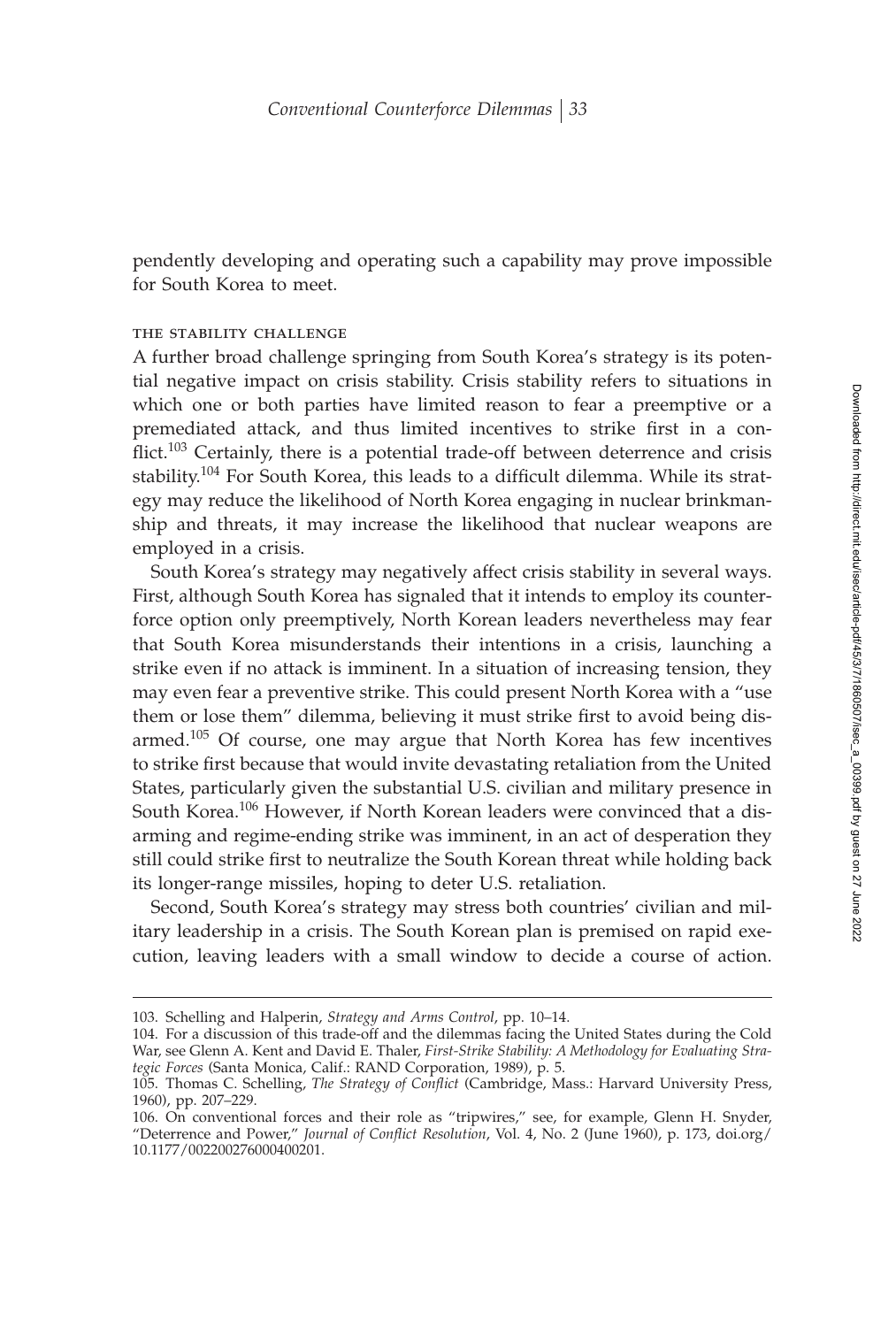Given the short flight times of missiles on the peninsula, leaders on both sides potentially will need to make gut-wrenching decisions in a brief time frame after they receive warning of a possible strike. This raises the risk of errors and misunderstandings.<sup>107</sup>

Third, the South Korean strategy may increase risks that a conflict would turn into an all-out war. It would be difficult for South Korean leaders to credibly signal to North Korea that a strike would be limited to its nuclear arsenal, as a counterforce attack would involve strikes on hundreds of military targets, severely degrading the North's military capabilities in the process. For a regime that for decades relied on a "military first" policy, this likely would be seen as a mortal threat.<sup>108</sup>

Fourth, several steps that North Korea may take to enhance survivability and address its vulnerabilities to counterforce could be destabilizing. Threats against its arsenal may provide Pyongyang an incentive to bolster positive controls over its nuclear forces—that is, adopting a doctrine and C2 arrangements to ensure that weapons work when directed. For example, North Korea may predelegate launch authority to military commanders under certain circumstances, such as if communications are disrupted.<sup>109</sup> Even though North Korea—judging from the scarce information available about its doctrine appears to favor assertive control in peacetime, we do not know what its doctrine and C2 arrangement would look like in a time of crisis.<sup>110</sup> If North Korea were to bolster positive control, then it could raise the risk of accidental nuclear use and inadvertent escalation or enable launch by rogue commanders.<sup>111</sup>

To enhance survivability, North Korea also could hasten efforts to develop

<sup>107.</sup> James J. Wirtz, "Counter Proliferation, Conventional Counterforce, and Nuclear War," *Journal of Strategic Studies*, Vol. 23, No. 1 (2000), p. 12, doi.org/10.1080/01402390008437776.

<sup>108.</sup> On the challenges of communicating limited objectives, see Wirtz, "Counter Proliferation." On North Korea's military-first policy, see Victor Cha, The Impossible State: North Korea, Past and *Future* (New York: Ecco, 2012), pp. 91–92.

<sup>109.</sup> Peter D. Feaver, "Command and Control in Emerging Nuclear Nations," *International Security*, Vol. 17, No. 3 (Winter 1992/93), pp. 160–187, doi.org/10.2307/2539133.

<sup>110.</sup> For two opposing views, see Vipin Narang and Ankit Panda, "Command and Control in North Korea: What a Nuclear Launch Might Look Like," *War on the Rocks* blog, September 15, 2017, https://warontherocks.com/2017/09/command-and-control-in-north-korea-what-anuclear-launch-might-look-like/; and Austin Long, "The Rorschach Test of New Nuclear Powers: Analogies for North Korean Command and Control," *War on the Rocks* blog, October 6, 2017, https://warontherocks.com/2017/10/the-rorschach-test-of-new-nuclear-powers-analogies-fornorth-korean-command-and-control/.

<sup>111.</sup> Moreover, use-control features designed to prevent such launches most likely are quite rudimentary in North Korea. Narang and Panda, "Command and Control in North Korea."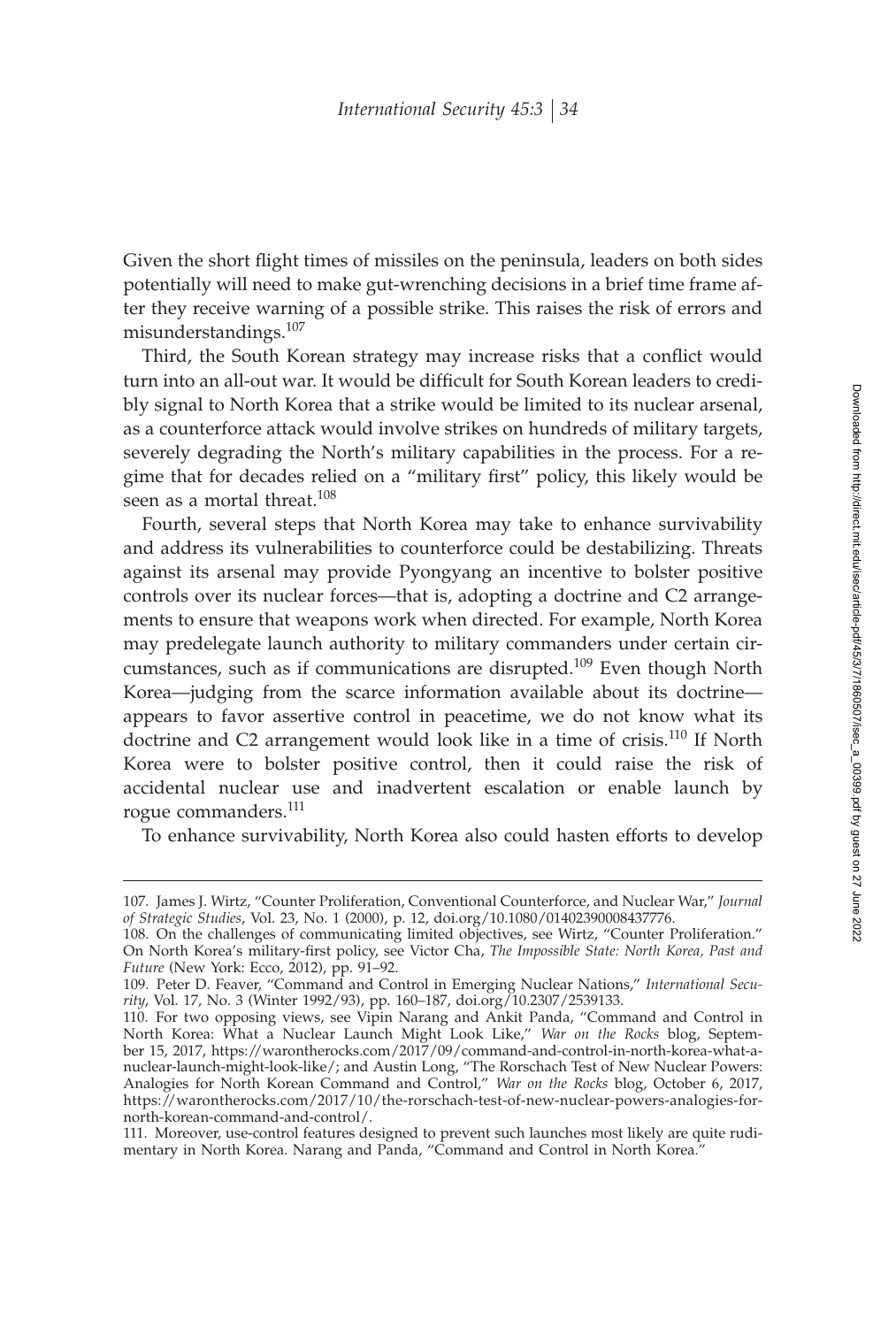potentially destabilizing weapons systems. For example, it may accelerate efforts to develop an SSB. Although submarines generally are regarded as highly survivable platforms, North Korean submarines are likely to be vulnerable. In a crisis, South Korean anti-submarine warfare operations could lead to escalation if, for example, South Korea inadvertently targets an SSB. South Korea's counterforce strategy increases the risk that North Korea would perceive this as an attack on its nuclear forces.<sup>112</sup> In addition, establishing C2 and communication procedures for its submarines might severely challenge the North, which could increase pressure to predelegate some degree of launch authority.<sup>113</sup>

South Korea's leadership-targeting threats further exacerbate many of these risks. Threats against leaders severely impede possibilities to signal limited intentions. As James Wirtz highlighted, even talk about targeting leaders makes it extremely challenging to signal that counterforce attacks are limited and directed against an adversary's nuclear weapons (and not regime).<sup>114</sup> Moreover, threats against leaders may complicate greatly intrawar deterrence and efforts to negotiate an end to a war.<sup>115</sup> In a crisis, such threats could leave North Korean leaders highly cautious about establishing lines of communication because they would have legitimate reasons to fear that any communication could reveal their location. Being skeptical about their prospects for survival also would dampen incentives to negotiate or surrender. In addition, threats against leaders provide further incentives to bolster positive controls and develop procedures to ensure retaliation if the leadership were killed or left incommunicado. Such threats may stress decisionmaking further if leaders expect to be among the first targeted in a conflict.

Many of these sources of reduced crisis stability are not new. North Korea long has had to worry about the United States' ability to target both its leaders

114. Wirtz, "Counter Proliferation," p. 17.

<sup>112.</sup> Barry R. Posen, *Inadvertent Escalation: Conventional War and Nuclear Risks* (Ithaca, N.Y.: Cornell University Press, 1991), p. 3. On ballistic missile submarines and the risk of inadvertent escalation, see also Diana Wueger, "India's Nuclear-Armed Submarines: Deterrence or Danger?" *Washington Quarterly*, Vol. 39, No. 3 (2016), pp. 77–90, doi.org/10.1080/0163660X.2016.1232636; and Caitlin Talmadge, "Would China Go Nuclear? Assessing the Risk of Chinese Nuclear Escalation in a Conventional War with the United States," *International Security*, Vol. 41, No. 4 (Spring 2017), pp. 50–92, doi.org/10.1162/ISEC\_a\_00274.

<sup>113.</sup> Christopher Clary and Ankit Panda, "Safer at Sea? Pakistan's Sea Based Deterrent and Nuclear Weapons Safety," *Washington Quarterly*, Vol. 40, No. 3 (2017), pp. 154–155, doi.org/10.1080/ 0163660X.2017.1370344. As Clary and Panda highlight, states historically have employed fewer restrictions against unauthorized used on their submarines.

<sup>115.</sup> Robert J. Art, "Between Assured Destruction and Nuclear Victory: The Case for the 'Mad-Plus' Posture," *Ethics*, Vol. 95, No. 3 (1985), p. 510, www.jstor.org/stable/2381034.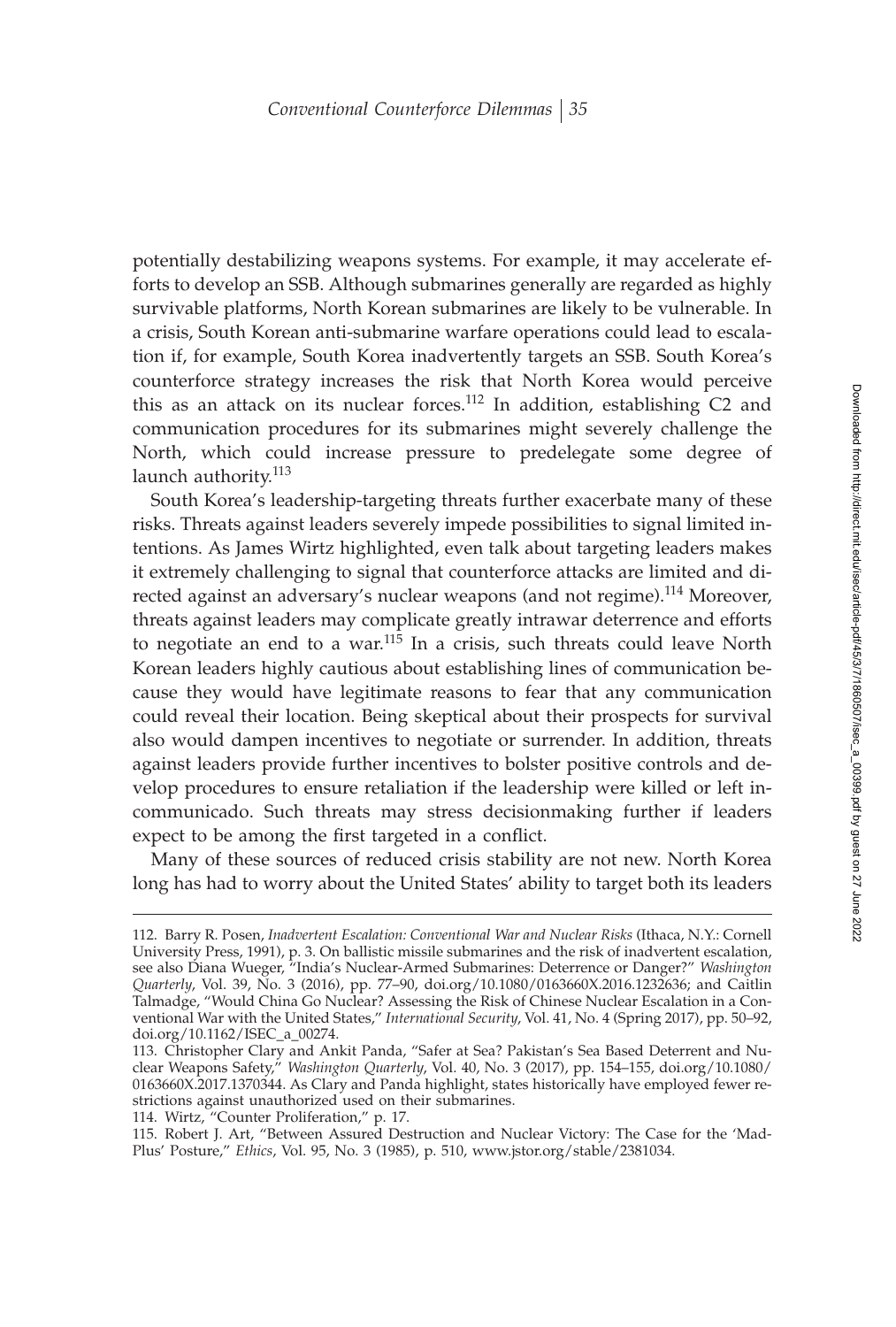and its nuclear weapons infrastructure. Nevertheless, South Korea's strategy exacerbates these risks. As South Korea develops an independent capability, North Korean leaders will have to worry about strikes not only from the United States, but also from its neighbor.

### *Conclusion*

In the shadow of North Korea's nuclear weapons program, South Korea is pursuing comprehensive, independent, conventional counterforce, and countervalue capabilities. Although this strategy has received far less attention than the mercurial diplomacy of Kim Jong-un and Donald Trump, this article demonstrates that the strategy may have a determining effect on the prospects for peace and stability on the Korean Peninsula. Although providing South Korea with a stopgap deterrent and potentially bolstering its long-term nuclear hedging strategy, the strategy may negatively affect both arms race and crisis stability. Moreover, it will be costly and challenging to operationalize.

This study's findings have several important implications for contemporary discussions about the theory of the "nuclear revolution," which maintains that the dominance of nuclear second-strike strategies have altered the nature of warfare and international relations more broadly.<sup>116</sup> Other scholars recently argued that we have entered a "new era of counterforce" where nuclear arsenals are less survivable, and that even regional nuclear powers may pursue counterforce strategies.<sup>117</sup> However, the South Korean case demonstrates the depth to which technological shifts challenge common assumptions about nuclear strategy. That a nonnuclear power is attempting to deter a nuclear-armed rival and incorporate both counterforce and countervalue targeting vividly illustrates how advanced remote sensing and precision guidance have sparked a revolution in military affairs. It further illustrates that even if the so-called new era of counterforce favors great powers, it also can have a major effect on non-great power conflict dyads, such as the inter-Korean conflict.<sup>118</sup> In

<sup>116.</sup> Robert Jervis, *The Meaning of the Nuclear Revolution: Statecraft and the Prospect of Armageddon* (Ithaca, N.Y.: Cornell University Press, 1989).

<sup>117.</sup> Lieber and Press, "The New Era of Counterforce"; and Clary and Narang, "India's Counterforce Temptations."

<sup>118.</sup> For differing perspectives on whether the "new era of counterforce" favors great powers, see Lieber and Press, "The New Era of Counterforce"; and Andrew Futter and Benjamin Zala, "Emerging Non-Nuclear Technology and the Future of the Global Nuclear Order," in Bård Nikolas Vik Steen and Olav Njølstad, eds., *Nuclear Disarmament: A Critical Assessment* (Abingdon, U.K.: Routledge, 2019), pp. 207–223.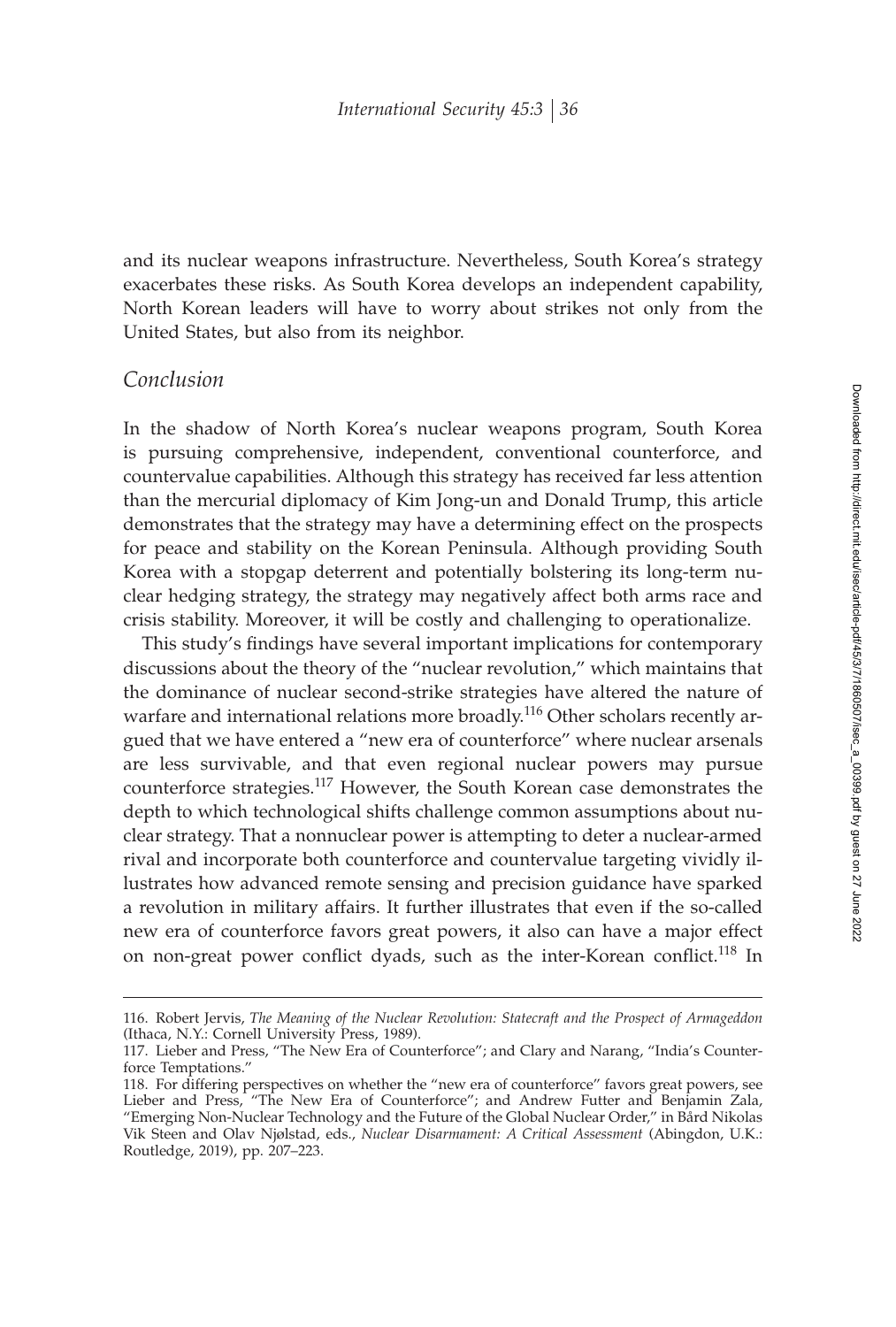the future, other nonnuclear powers may incorporate conventional counterforce targeting into their military postures. Notably, Japan is already showing nascent interest in developing capabilities to strike adversaries' missiles.<sup>119</sup> If more states in the Middle East develop nuclear weapons after Israel, other actors might include some elements of conventional counterforce into their military postures.<sup>120</sup>

At the same time, the South Korean case illustrates that the dilemmas of counterforce strategies endure. Counterforce strategies are often highly challenging to enact, are likely to set off arms races, and may lead to crisis instability—all risks and dilemmas that were discussed extensively during the Cold War. With technological change and the advent of conventional counterforce strategies, some of these dilemmas are even becoming more serious. For example, as James Acton recently argued, the increasing entanglement between nuclear and conventional weapons is likely to lead to increasing risks of inadvertent escalation in the future.<sup>121</sup> South Korea's strategy illustrates this. In any future confrontation, there is a significant risk that North Korean leaders may interpret conventional military operations as precursors to a disarming or decapitating strike against the regime. This type of entanglement would extend beyond the strategic level and into the diplomatic realm. In future disarmament negotiations, conventional weapons will be closely tied to nuclear capabilities.

Our analysis further indicates that the literature on nuclear latency and hedging, which is focused on whether a state has the capability to produce a nuclear device, has often overlooked the crucial importance of delivery vehicles. More broadly, studies frequently ignore that nuclear latency is fluidic, and that what constitutes a "virtual deterrent" may vary over time as both technology and the capabilities of adversaries evolve.<sup>122</sup> For present-day nuclear

<sup>119.</sup> Jeffrey W. Hornung, "Is Japan's Interest in Strike Capabilities a Good Idea?" *War on the Rocks* blog, July 17, 2020, https://warontherocks.com/2020/07/is-japans-interest-in-strike-capabilitiesa-good-idea/.

<sup>120.</sup> For example, Saudi Arabia has a limited number of ballistic missiles and could possibly seek to expand its missile forces.

<sup>121.</sup> James M. Acton, "Escalation through Entanglement: How the Vulnerability of Commandand-Control Systems Raises the Risks of an Inadvertent Nuclear War," *International Security*, Vol. 43, No. 1 (Summer 2018), pp. 56–99, doi.org/10.1162/isec\_a\_00320. For a more skeptical take on technological change as an independent driver of inadvertent escalation, see Caitlin Talmadge, "Emerging Technology and Intra-war Escalation Risks: Evidence from the Cold War, Implications for Today," *Journal of Strategic Studies*, Vol. 42, No. 6 (2019), pp. 864–887, doi.org/10.1080/ 01402390.2019.1631811.

<sup>122.</sup> Two notable exceptions are Narang, "Strategies of Nuclear Proliferation"; and Tristan A.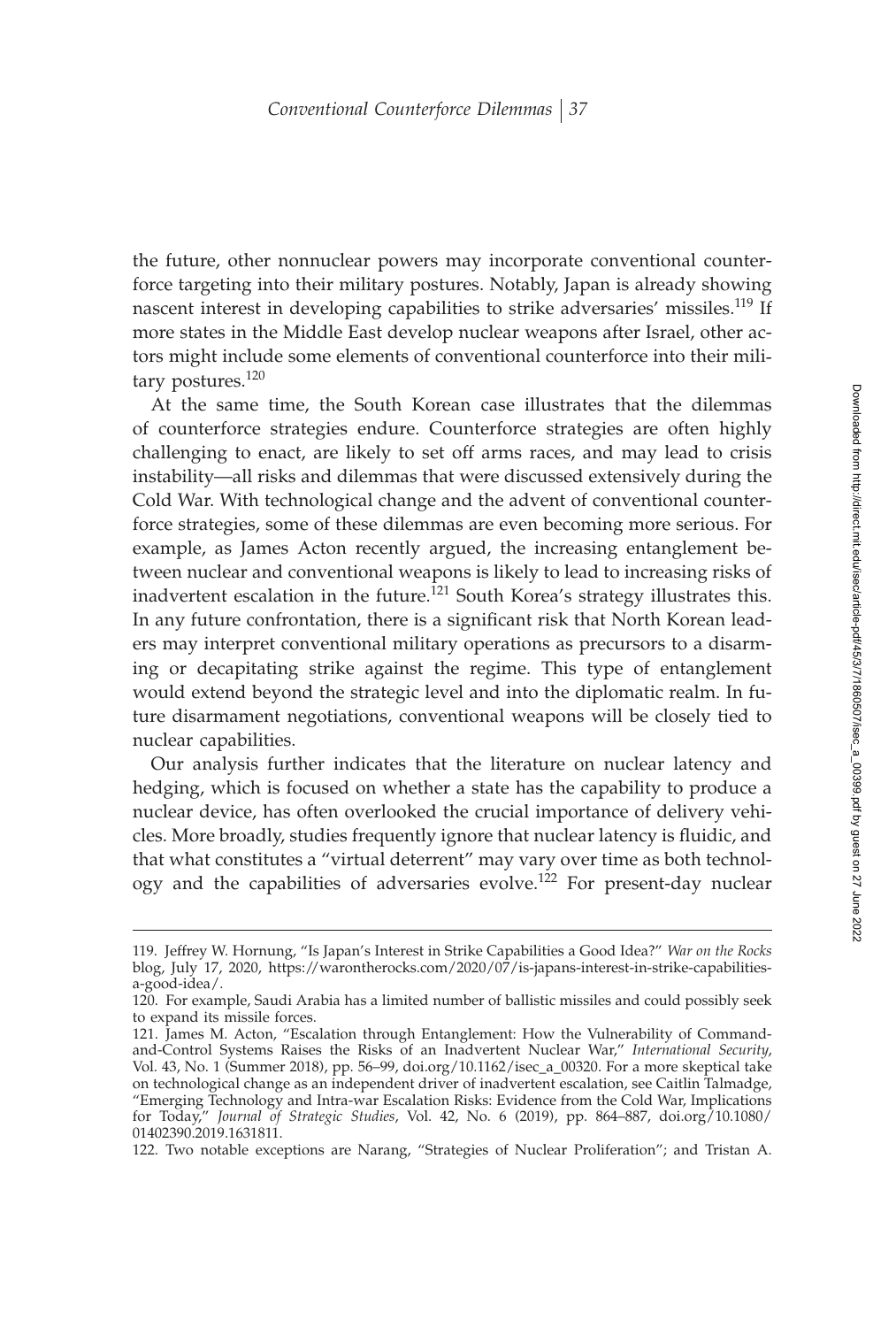hedgers, developing dual-use ballistic missiles is likely to take on great urgency. Without access to missiles, it is highly challenging (if not impossible) to develop a secure second-strike capability, leaving the risk of preventive strikes significantly higher.

Beyond these broader debates, our findings also hold important implications for the future strategic environment on the Korean Peninsula, including prospects for disarmament or arms control agreements. Crucially, although fear of the United States initially may have driven North Korea's pursuit of nuclear weapons, South Korea now plays an increasingly central role in determining how Pyongyang will develop its arsenal. North Korea's nuclear deterrent slowly will be undermined unless it continues to design around South Korean capabilities. Hence, if South Korea continues to develop its counterforce and countervalue strategy, as the planning documents suggest, then North Korea will likely only accelerate its efforts to improve its missile and nuclear capabilities.

This dynamic raises a major new obstacle to disarmament. As long as South Korea maintains capabilities to target not only North Korea's nuclear arsenal, but potentially also its leadership, it will be more challenging to reach an agreement that is acceptable to Pyongyang. Even if North Korea could be persuaded that the United States does not constitute a mortal threat, its leaders increasingly will factor in the independent threat emanating from South Korea. The conventional superiority that South Korea is developing further aggravates this dynamic. Traditionally, North Korea has relied on its arsenal of thousands of artillery and rocket batteries aimed at metropolitan areas proximate to the DMZ as a deterrent. With its new advanced conventional capabilities, South Korea is gaining the ability to independently neutralize these batteries, which provides North Korea further incentive to maintain its nuclear deterrent.

In addition, South Korea's conventional military edge complicates bilateral peace initiatives and conventional arms control. Recent inter-Korean military agreements have focused on reducing the escalation risks in hot spots such as the contested western maritime border and the symbolic, but important, removal of key military installations along the DMZ.<sup>123</sup> Further agreements will

Volpe, "Atomic Leverage: Compellence with Nuclear Latency," *Security Studies*, Vol. 26, No. 3 (2017), pp. 517–544, doi.org/10.1080/09636412.2017.1306398.

<sup>123.</sup> Kim Do Kyun, "Agreement on the Implementation of the Historic Panmunjom Declaration in the Military Domain: Implementation Status and Way Ahead," *ROK Angle: Korea's Defense Policy*, May 10, 2019, p. 199, https://www.kida.re.kr/cmm/viewBoardImageFile.do?idx-27033.